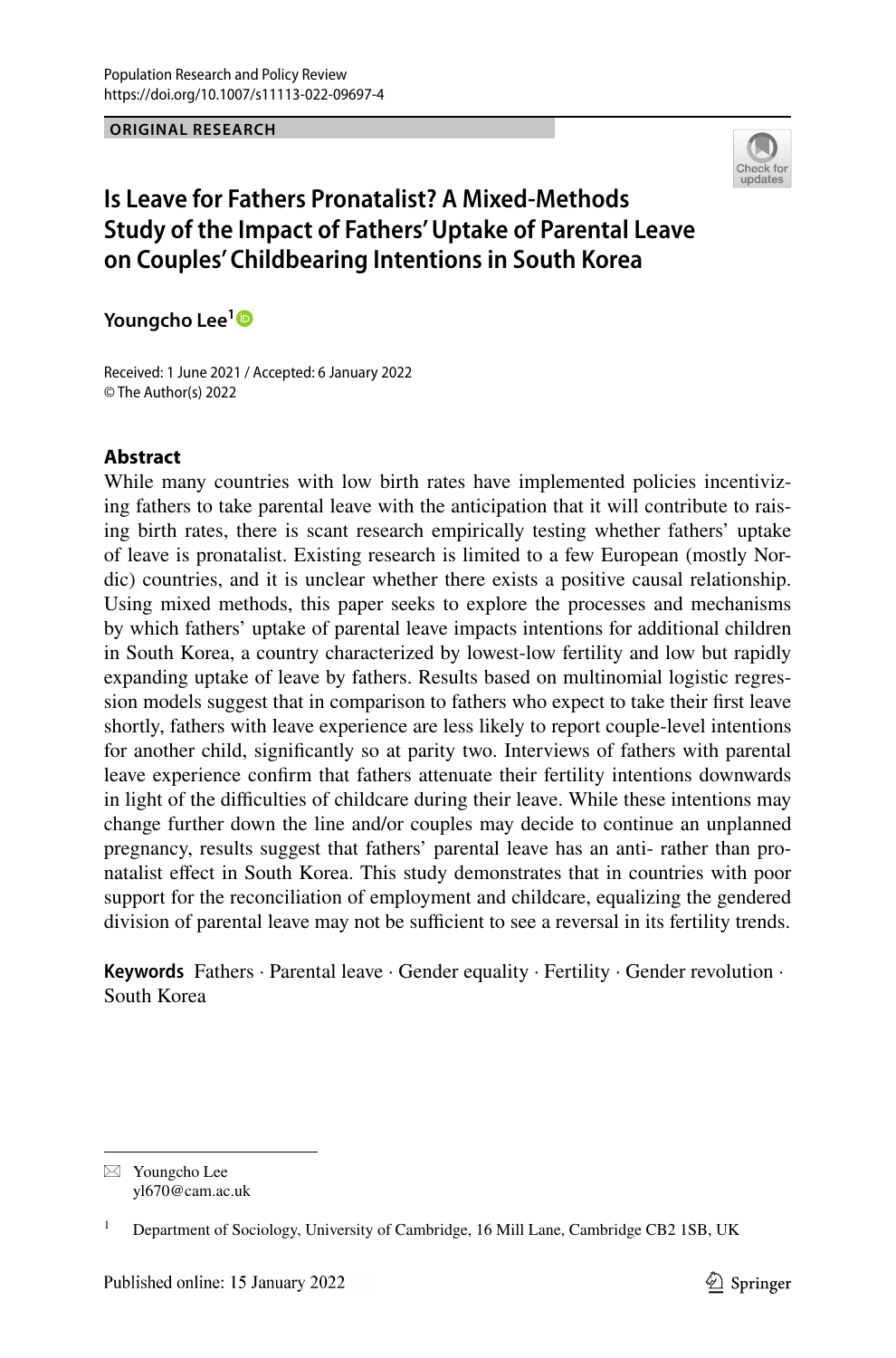## **Introduction**

Policymakers and researchers of countries with birth rates well below the replacement level have been paying increasing attention to parental leave policies as a way to address both domestic gender relations and childbearing decisions. Gender equality theories of fertility suggest that promoting gender equality within the home and supporting the reconciliation between work and family life by incentivizing fathers to take parental leave through incentives and quotas will ultimately encourage more childbirths. Some governments promote fathers' leave policies with an explicit pronatalist objective, while for other governments, the pronatalist angle is more tacit and takes a back seat to the more feminist objectives of equalizing the division of care labor within the family and making it easier for women to balance paid and unpaid labor. In both cases, the impact of parental leave policies on childbearing behaviors in low-fertility settings is of great interest to politicians and academics alike.

However, whether fathers' uptake of parental leave does have pronatalist consequences or not is an empirical question that has not been sufficiently tested, especially outside Scandinavia. Furthermore, even though some studies fnd a generally positive association between fathers' uptake of leave and second births, this is not confrmed in a recent study which examines whether a causal relationship exists. This paper extends existing studies to study how fathers' uptake of parental leave could impact the couplelevel intentions for an additional child in South Korea, a lowest-low-fertility country with poor work–family balance and high levels of inequality in the gendered division of domestic labor. I do this based on a mixed-methods analysis of unique online survey and interview data. In the quantitative analysis, I try to separate the efect which could be explained by the experience of being on parental leave by directly comparing the couple-level childbearing intentions of fathers with parental leave experience and fathers who expect to take their frst leave shortly. I triangulate the quantitative fndings with qualitative narratives of whether and how parental leave experience had any infuence on the desire for more children, based on interviews with 51 fathers with parental leave experience. Results from both quantitative and qualitative analyses suggest that fathers' uptake of leave has more of an anti- rather than a pronatalist efect on intentions for further children.

In the following sections, I will frst give an overview of the theoretical and empirical literature on gender equality, fertility, and ["Fathers' Uptake of Parental Leave.](#page-11-0)" Then I will introduce the South Korean setting, followed by the ["Data and Methods"](#page-9-0) for this study. After presenting the "[Findings](#page-13-0)" from the quantitative and qualitative analyses, I will end with some discussions, including limitations and implications of this research and suggestions for future research.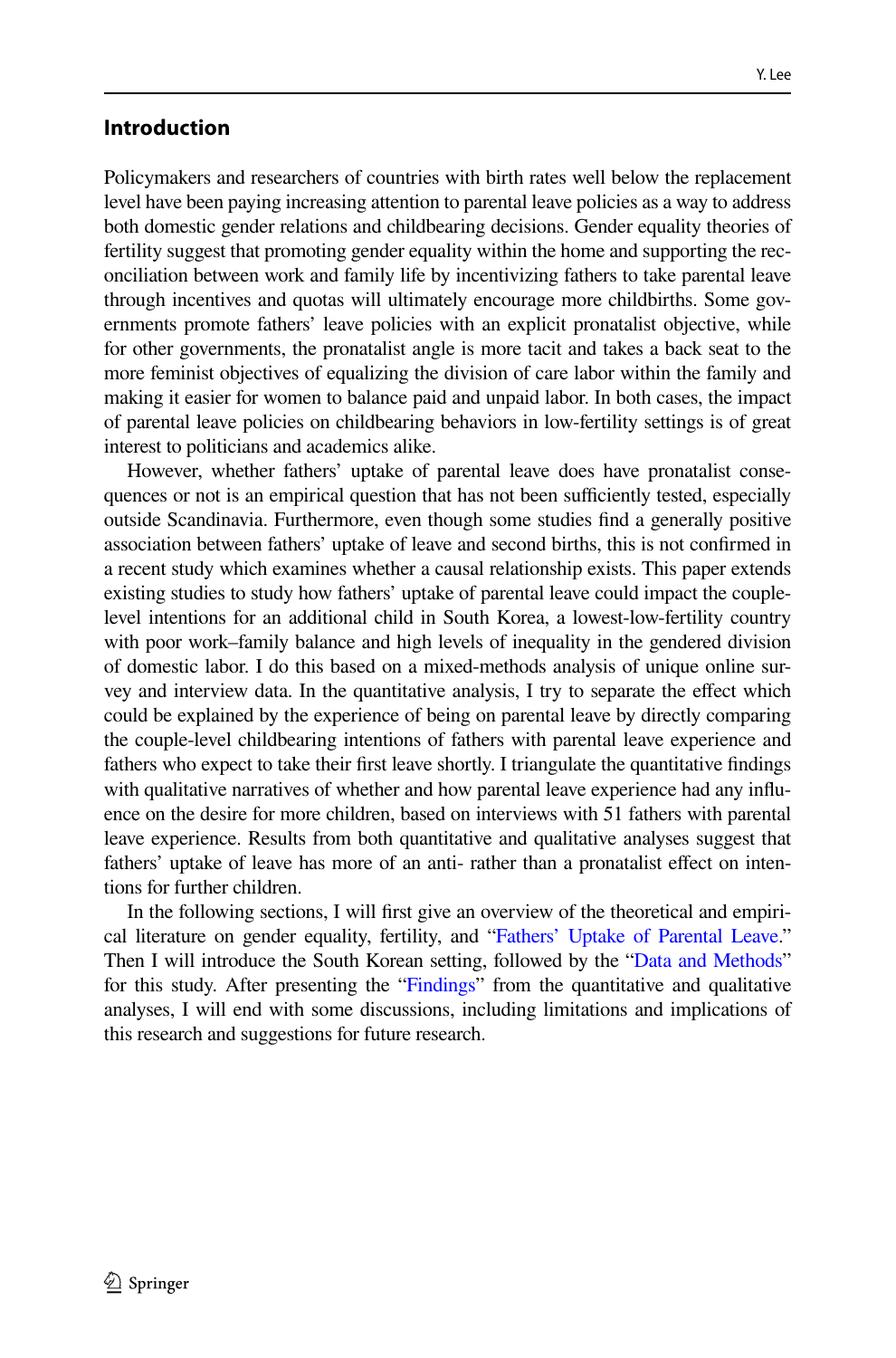### **Fathers' Uptake of Parental Leave, Gender Equality, and Fertility**

#### **Rethinking Theories of Gender Equality and Fertility**

McDonald's seminal work [\(2000a,](#page-28-0) [200b](#page-28-1), [2006](#page-28-2), [2013\)](#page-28-3) explains very low levels of fertility as a by-product of the tensions resulting from discrepancies in women's positions in the family vis-à-vis individual-oriented institutions. Because the efect of childbearing is greater for women than men, women tend to be more risk-averse about having (more) children. Hence, when women deem their roles as wives/mothers to be incompatible with their career aspirations, they opt out from (additional) childbirths. Then, it follows, equalizing the family sphere to allow women to combine employment with childcare can uplift women's desires for (more) babies. While McDonald is not explicit on how a more gender-equal family institution will infuence the fertility intentions of the men in the relationship, he seems to assume either that men will agree to their female partners' increased fertility desires or that men never wanted fewer children than their female partners did.

More recently, Goldscheider, Bernhardt, and Lappegård's have proposed the "gender revolution" framework [\(2015\)](#page-28-4) to understand childbearing decisions. They theorize that with the frst stage of the gender revolution, women increasingly enter employment, but with little relief from domestic duties. Women's "second shift" increases the pressure in balancing work and family life, resulting in depressed desires for (more) children. In the second half of the gender revolution, it is men who must transform by increasing their involvement within the home to relieve some of the burdens of their female counterparts. Here, Goldscheider, Bernhardt, and Lappegård suggest that egalitarian and/or family-oriented men who are more domestically involved will also incline towards having more children. Hence, the completion of both stages of gender revolution will give way to a more egalitarian equilibrium, allowing high female employment levels to coincide with near-replacement level fertility rates, while an "incomplete" revolution will lead to low birth rates (Esping-Andersen and Billari, [2015](#page-28-5)).

These gender equality theories of fertility commonly assume that there will exist a consensus between the couple for more children. However, this may not necessarily be the case. There may be a lack of any causal link between male uptake of parental leave and fertility because it is selection rather than causality that is driving the relationship between parental leave and continued childbearing. Male uptake of (long) parental leave is considered, to varying degrees in different contexts, to be a selective process. Hence, it could be men whose division of paid and unpaid work with their female partners is already relatively equitable and/ or those hoping to have more children in the frst place who opt into (long) parental leave. It could also be that fathers' leave is taken up by the male partners of career-driven women who do not plan to have multiple children. While a negative association between fathers' uptake of leave and fertility may be found in this case, it would again be selection rather than causation that drives the relationship.

Alternatively, fathers' uptake of leave could contribute little to the increase in, or even lead to the downward adjustment of, the couple-level fertility intentions.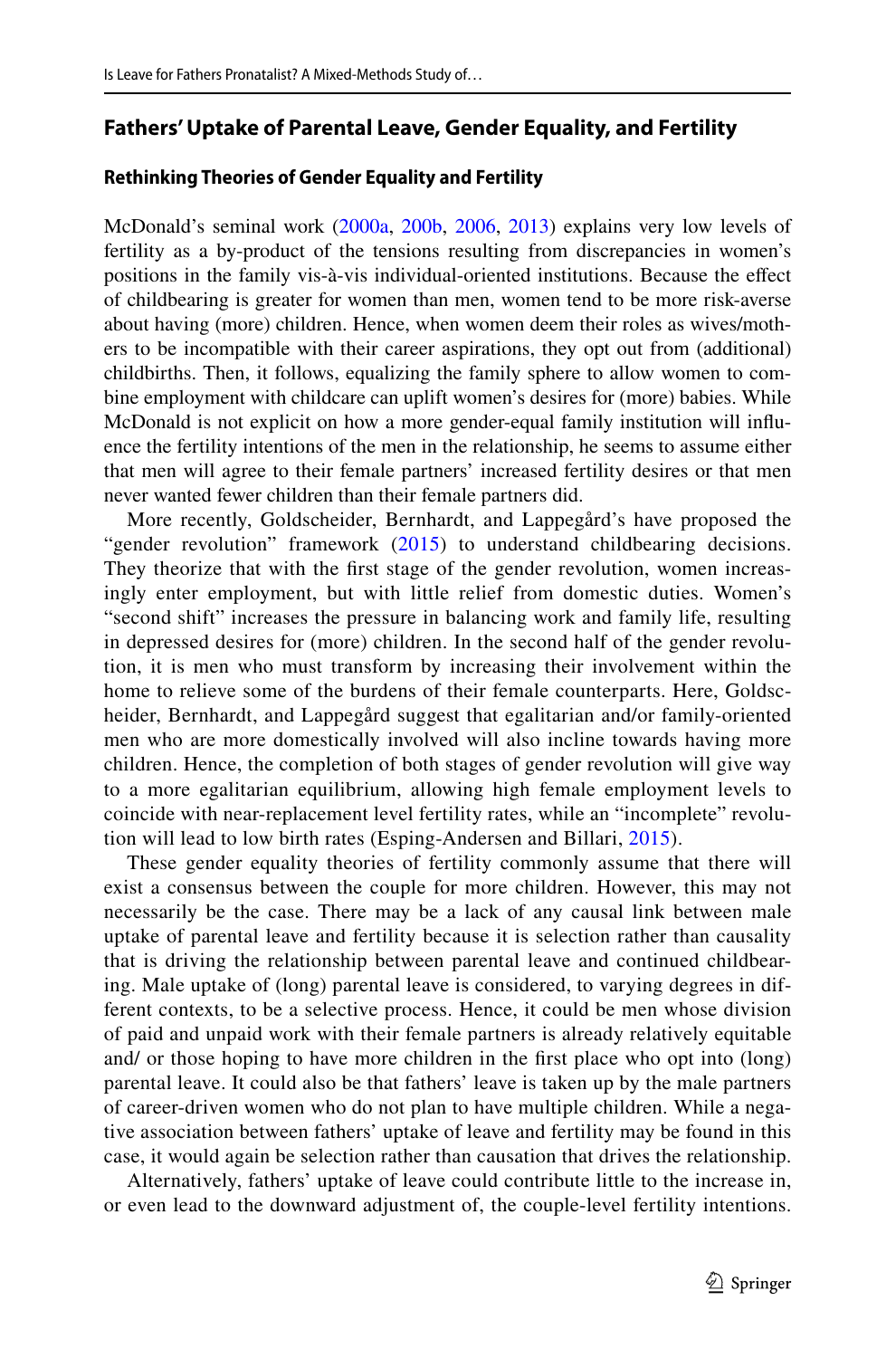This is because childbearing decisions are a result of the joint consensus between the couple reached at the end of a dyadic process, possibly laden with disagreements (Testa & Bolano,  $2021$ ). Men alleviating their female partners of some of their domestic burdens may in turn result in men may now facing greater constraints in reconciling paid work and family life. In this case, men's uptake of parental leave and greater contribution to domestic duties may depress rather than uplift men's fertility desires. Then it follows, even if women may want more children, their male partners may not reciprocate, and the couple-level consensus needed for additional births may lack (Okun & Raz-Yurovich, [2018](#page-29-1)).

Moreover, these various explanations of the relationship between fathers' uptake of leave and fertility may not necessarily be mutually exclusive. That is, diferent relationships may be observed for diferent parity or sub-groups of the population, and a selection efect and causal efect may simultaneously be observed. In this vein, the theories predicting domestic gender equality to drive up fertility do not seem to sufficiently account for the multiple, complex, and dyadic mechanisms which could mediate the relationship between fathers' uptake of leave (and gender equality more generally) and continued childbearing. Having discussed how the theoretical explanations of fathers' uptake of leave on fertility could be reconsidered, I now turn to review what the empirical literature examining this relationship fnds.

#### **Empirical Studies of Fathers' Uptake of Parental Leave and Fertility**

There are extensive, though not necessarily consistent, bodies of literature on the relationship between fathers' uptake of parental leave and division of domestic labor on one hand (for examples of up-to-date research see Bünning, [2015](#page-27-0); Patnaik, [2019;](#page-29-2) Schober, [2014;](#page-29-3) Tamm, [2019](#page-29-4); Wray, [2020](#page-29-5)) and division of domestic labor and fertility on the other hand (for an up-to-date review of the literature see Raybould & Sear, [2020](#page-29-6)).

In contrast, there exists only limited research which examines the direct relationship between male parental leave uptake and fertility, and most of these works do not make a causal claim. Existing works document a positive association between fathers' uptake of leave and second births in Sweden, Norway, and Iceland, but results are inconclusive for Hungary (Duvander & Andersson, [2006](#page-27-1); Duvander et al., [2010](#page-27-2), [2019](#page-28-6); Oláh, [2003\)](#page-29-7). Findings are mixed for third births, due in part to diferences in research design; some confrm a weaker but still positive association (Duvander & Andersson, [2006](#page-27-1); Duvander et al., [2010](#page-27-2)), but Lappegård [\(2010](#page-28-7)) and Duvander et al. [\(2019](#page-28-6)) fnd a reversed association. Moreover, some of the positive association disappears or weakens for the longest category of leave uptake, calculated as more than 25% of leave beneft per earnings in Duvander and Andersson [\(2006](#page-27-1)), as more than 75% in Duvander et al. [\(2010](#page-27-2)), and as more than the quota in Duvander et al. ([2019\)](#page-28-6), respectively. In short, there are variations in the relationship between fathers' uptake of leave and parity progression by the parity, length of leave, as well as country context.

Further to this, a few studies offer a causal analysis of fathers' uptake of leave on fertility based on quasi-natural experiments made possible by reforms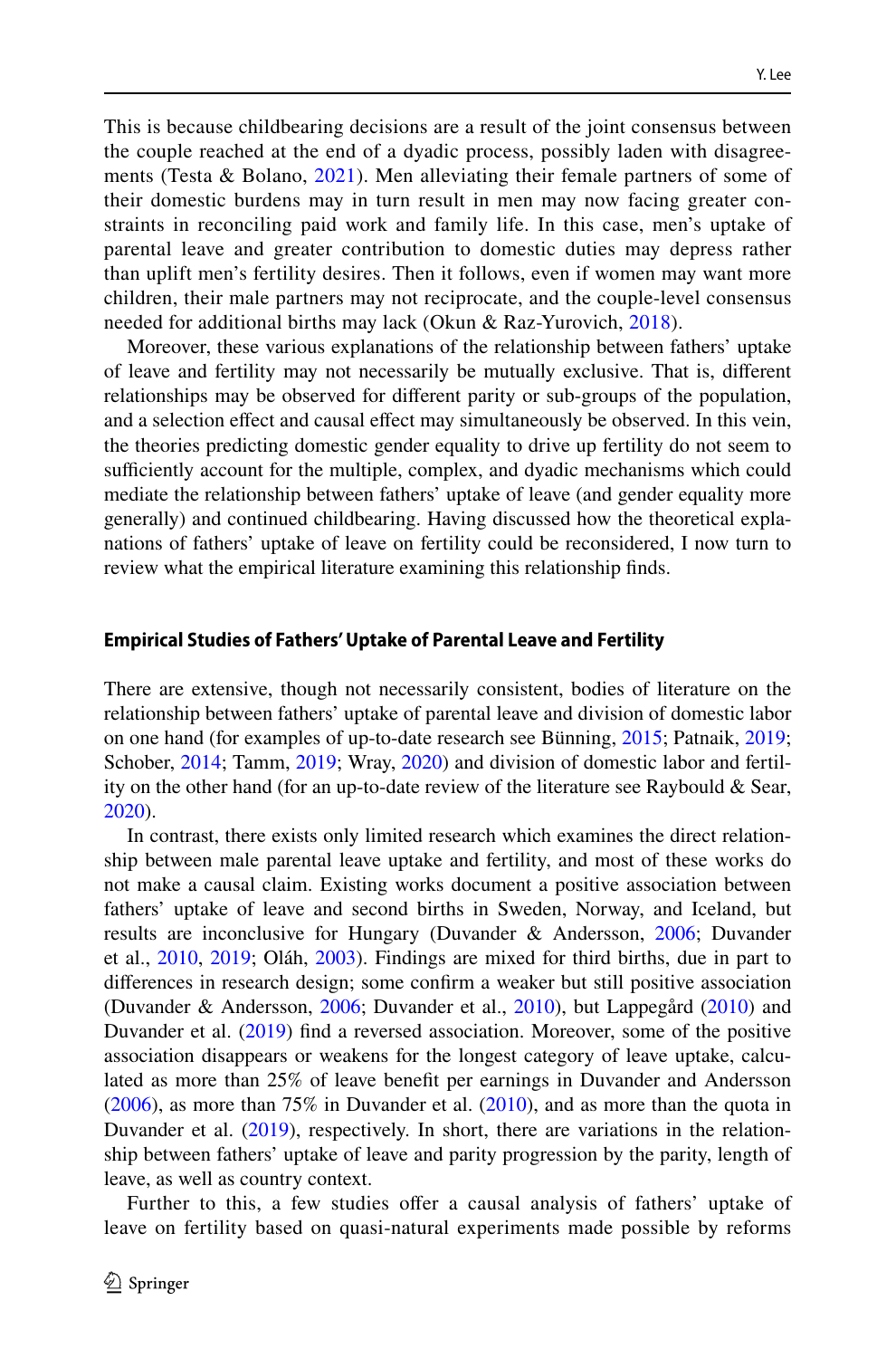in fathers' leave policy. Two studies, each by Cools et al. ([2015](#page-27-3)) and Hart et al. [\(2019](#page-28-8)) fnd no evidence that paternity leave afects fertility in Norway. A recent publication by Duvander et al. [\(2020\)](#page-28-9) similarly finds that the introduction of father's leave quotas did not affect fertility in Norway while it finds a positive but temporary efect only on third-birth risks for lower-income couples in Sweden. On the other hand, Farré and González ([2019\)](#page-28-10) fnd that the introduction of 2 weeks of paternity leave in Spain led to a decrease in men's desired fertility as well as delays in subsequent fertility, which in part also led to reduced parity progression for older couples. Farré and González [\(2019](#page-28-10)) further suggest two complementary explanations for the negative causal pathway: the fathers' increased involvement in childcare having led to an increase in the mothers' labor force attachment, and/or that men's increase awareness of the costs of childrearing led to a shift in preferences from child quantity to quality.

Of course, as the authors of Duvander et al. ([2020\)](#page-28-9) caution, witnessing the efects of policy reforms often takes some time, and thus, further investigation is merited with more diverse follow-up studies. Nonetheless, it is interesting that the generally consistent positive association between fathers' leave and risks for second births which the earlier studies document is not confrmed in these causal studies. These diverging fndings suggest that the presence of a positive association may not necessarily be taken as evidence of a positive causal impact of fathers' uptake of leave, because fathers wanting another child may have selfselected into (long) parental leave after the birth of the frst child. While the prominence of such selection effects is acknowledged in most studies of fathers' uptake of leave comparing fathers with leave experience to those without, Pailhé et al.  $(2018)$  $(2018)$  $(2018)$  addresses selection effects via "the comparison of takers (those who have already taken the leave) and future takers (those who will take the leave but have not yet taken it)" (22). They suggest, "the underlying idea being that those two categories of fathers are not diferent in terms of unobserved heterogeneity once all the observed characteristics are taken into account" (23).

It should, furthermore be emphasized that most of the limited studies that explore the relationship between fathers' uptake of leave and fertility document Nordic contexts. The Nordic countries are often grouped as social democratic welfare regimes with high levels of gender equality as well as generous welfare policies to support families, in comparison to the rest of the world. The Nordic countries typically also have the longest histories when it comes to fathers' uptake of leave and the majority of fathers in these countries tend to take some amount of leave. In this vein, it is particularly noteworthy that the fndings from the two non-Nordic countries—Hungary (Oláh, [2003\)](#page-29-7), a post-socialist country which is characterized by pro-work conservative gender role norms and poor work–family reconciliation policies, and Spain (Farré & González, [2019\)](#page-28-10), a familiaristic Southern European welfare state with low levels of female labor force participation, are not consistent with those of Nordic countries. This suggests that the relationship between fathers' uptake of leave and fertility is very much contingent on social policy confgurations and gender and cultural norms and institutions. The small number of studies on limited country contexts merits more studies on the relationship between fathers' leave and fertility, in diverse country settings.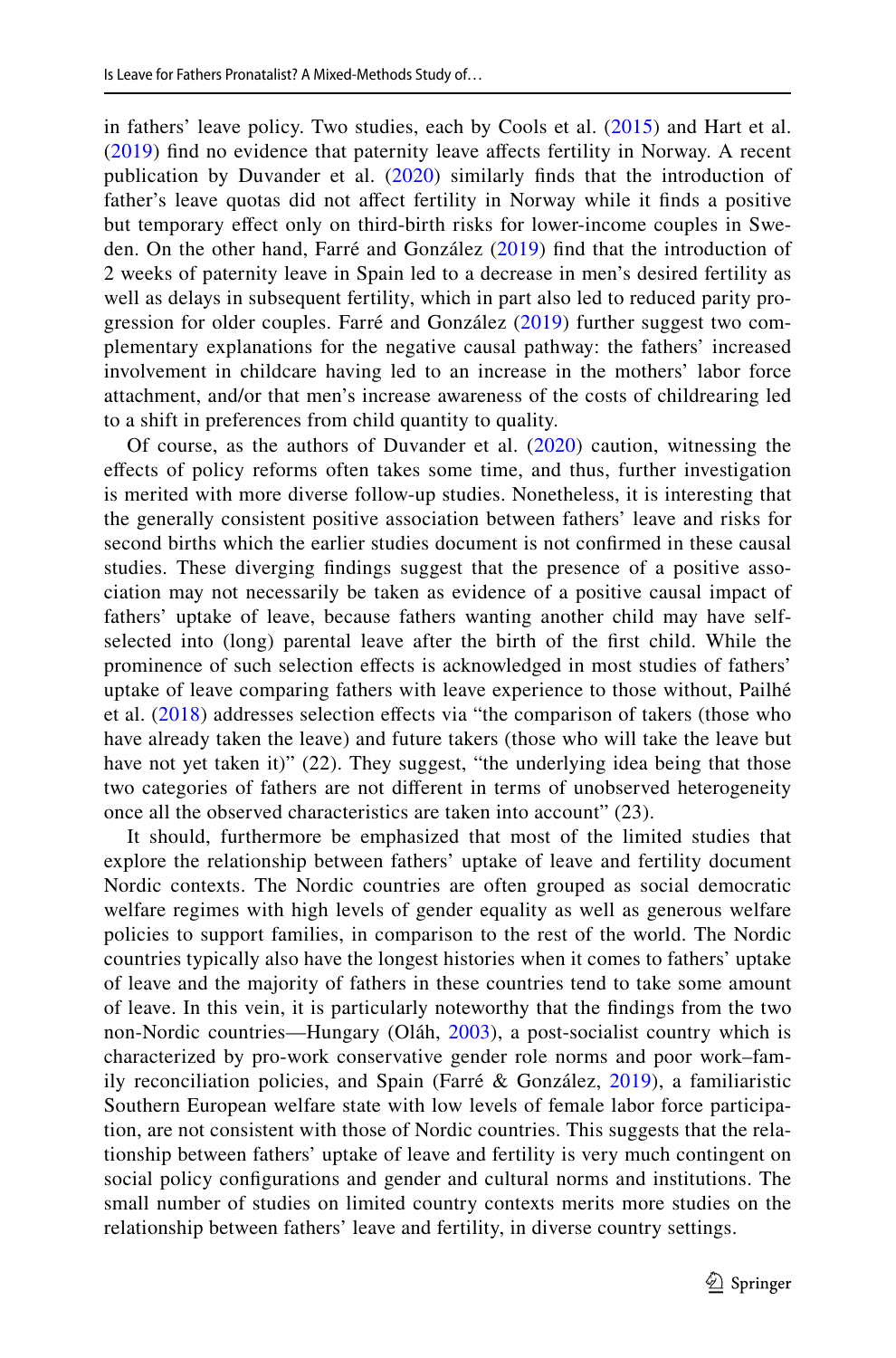Addressing such prior contributions and gaps, this paper seeks to examine the relationship between South Korean fathers' uptake of parental leave and intentions for subsequent children. By using a mixed-methods research design to study fertility intentions, I seek to enhance our understanding of how the fathers' parental leave experience factors in the processes that lead couples to form decisions about childbearing. In the following section, I frst discuss the South Korean social and institutional setting, highlighting how South Korea ofers an interesting and apt context for this study.

### **Low Fertility and Leave for Fathers in South Korea**

#### **The South Korean Social and Institutional Context**

South Korea is an archetypal developmental familial welfare state in which much of the responsibility to provide care to dependents has historically fallen on (the women of the) families, rather than the state. Even with welfare expansions in the past couple of decades (Kim & Choi, [2012\)](#page-28-11), the provision of public childcare service is low in Korea, with only 17% enrolled in public childcare in 2019 (Statistics Korea, [2020a](#page-29-9)). The demand for a place in public childcare far exceeds supply because public childcare is more afordable and considered to be more reliable compared to its private counterpart. According to a 2018 study, parents of young children under six reported waiting an average of 7.6 months for a place at a public childcare facility, 9.2 months in the case of those residing in large cities (Lee et al., [2018](#page-28-12)).

South Koreans also work some of the longest hours among OECD member states, working an average of roughly ten more hours each week than those in Norway, Sweden, or Iceland, which are among the countries with the shortest working hours (OECD, [2021a\)](#page-29-10). In South Korea, a 52-h-per-week limit on working hours has been passed only in 2018 (and enforced in most companies from 2021), before which it was legal to work up to 68 weeks per week. This means dual-earner parents of nuclear families commonly struggle to juggle employment and childcare, especially without the help of extended family members.

To make matters worse for women, the gendered division of unpaid work is highly unequal, with Korean wives spending four times the amount of time than husbands on average, 3.5 times even in the case of dual-earning couples (Statistics Korea, [2020d](#page-29-11)). From a comparative perspective, the average time Korean men spend in unpaid labor is smaller than one third of what men in Finland, Norway, and Sweden do (OECD, [2021b](#page-29-12)). Due to having to balance most of the domestic labor with paid employment, Korean women face serious structural disadvantages in the labor market, with women's employment by age represented as an accentuated M-shaped curve which illustrates career discontinuity in women's thirties and forties (Statistics Korea, [2020e\)](#page-29-13).

Such strains in balancing paid work and family life make it difficult for women to (get married and) have multiple children, let alone just one child. The ideal number of children has been relatively stable over the past few decades and not falling below two for married women in prime childbearing ages (KIHASA, [2019\)](#page-28-13), but South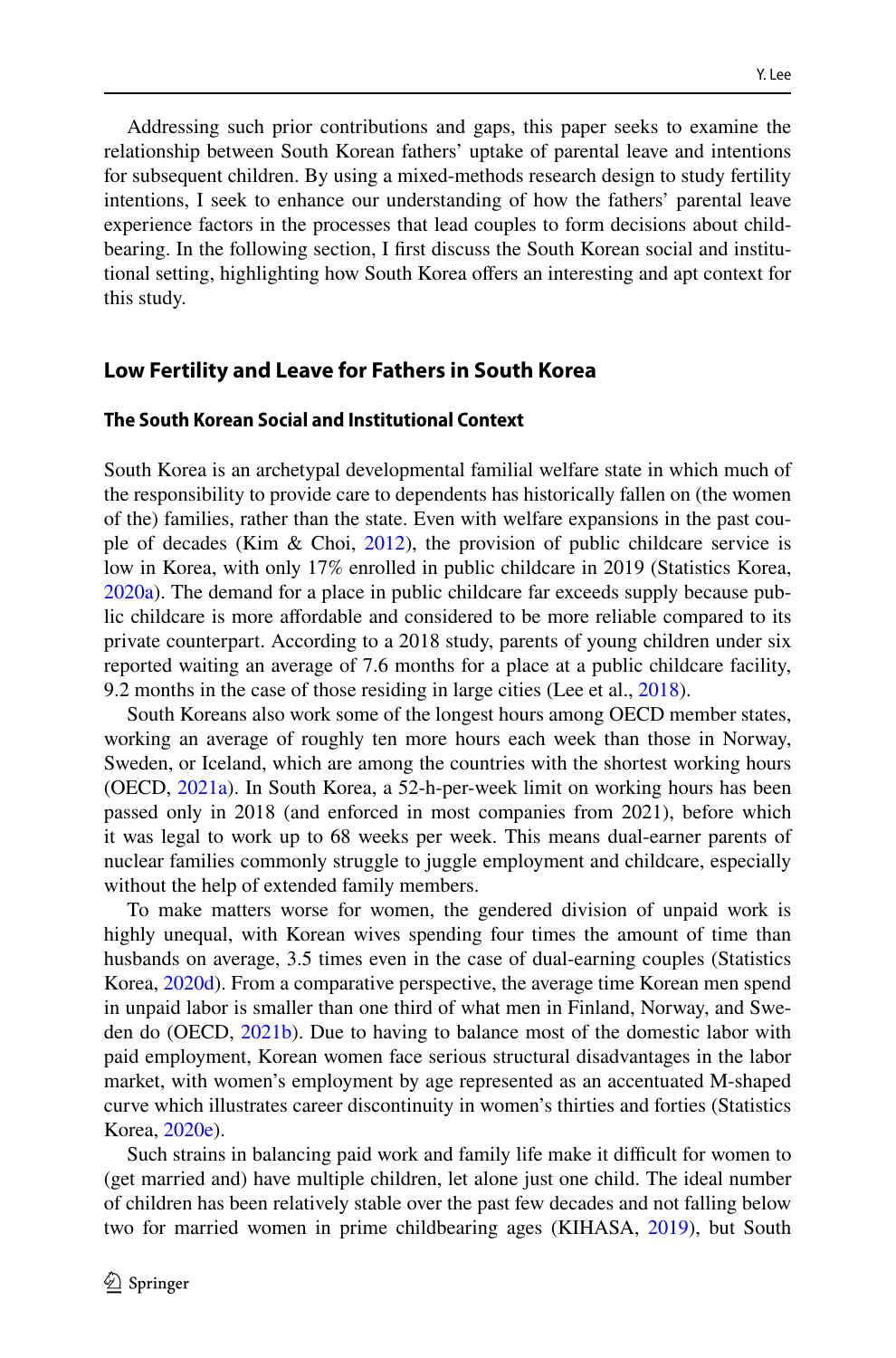Korea's TFR (total fertility rate) has been consistently below 1.5 since the turn of the century and still on the decline. Increasingly more people are remaining single and more couples remaining childless after marriage. Among those who do go on to become parents, more than half opt to have just one child, while less than 40% have two children and only around 10% three or more (Lee, [2017](#page-28-14)). Today, South Korea has the lowest fertility worldwide, with its TFR hitting an all-time rock bottom of 0.84 in 2020 (Statistics Korea, [2021b](#page-29-14)). Alarmed politicians and policymakers have rushed to introduce various family support policies to remedy declining birthdates but with little success. The introduction and expansion of parental leave benefts and incentives targeting fathers in recent years can also be understood as motivated by sentiments of urgency surrounding low fertility and population aging.

#### **Fathers' Uptake of Parental Leave in South Korea**

While parental leave policy existed in Korea since 1987, it was originally unpaid and only for female workers. Legislative amendments in 2001 introduced a paid component as well as the inclusion of male workers in its eligibility criteria. In 2014, a "fathers' month" system was introduced, guaranteeing a maximum of 1,500,000 *won* (approximately \$1250) for the first month to the second parent to take leave for a child—the father in most cases. As a result of incremental expansions in coverage, today Korean parents can take up to 12 months of non-transferable parental leave for each child of 8 years old or under and the second parent to take leave receives up to 2,500,000 *won* (approximately \$2090) in the frst 3 months and up to 1,200,000 *won* (approximately \$1000) in the following months. South Korea provides the longest length of non-transferable parental leave for fathers in the OECD, much longer than Sweden and Iceland's 13 weeks or Norway's 10 weeks (OECD, [2019](#page-29-15)). However, the average income replacement rate over the total duration of leave comes down to a mere 29.3% of national average earnings, only a portion of that in Norway (94.2%), Sweden (75.7%), and Iceland (68.2%) (OECD, [2017](#page-28-15)).

Despite the modest levels of benefts, the number of fathers taking up parental leave has rapidly increased in the last few years, as Table [1](#page-7-0) documents. The ratio of male users of parental leave has quadrupled, from 5% in 2014 to 20% in 2019 (Statistics Korea, [2020c](#page-29-16)). Furthermore, in Korea parents tend to take very long leaves, of more than 200 days in the case of fathers (see row (h)). This is substantially longer than the average days used by fathers in Sweden (131 days), Iceland (70 days), and Norway (40 days) (NOSOSCO, [2017\)](#page-28-16). Nonetheless, even with the recent progress, rows (b), (d), and (e) demonstrate that fathers who take parental leave constitute a minority of total eligible fathers in South Korea, even when considering that the fgures do not account for the majority of fathers who take leave after their child's frst birthday (Statistics Korea, [2020c](#page-29-16)). This contrasts with how the majority of eligible fathers take some leave in Nordic countries such as Sweden, Norway, and Iceland (International Network on Leave Policies and Research, [2019](#page-28-17)).

In sum, South Korea is characterized by the lowest fertility in the world, a highly gendered division of domestic labor and poor work/family balance. Moreover, South Korean parental leave policies are among the most fexible and generous in terms of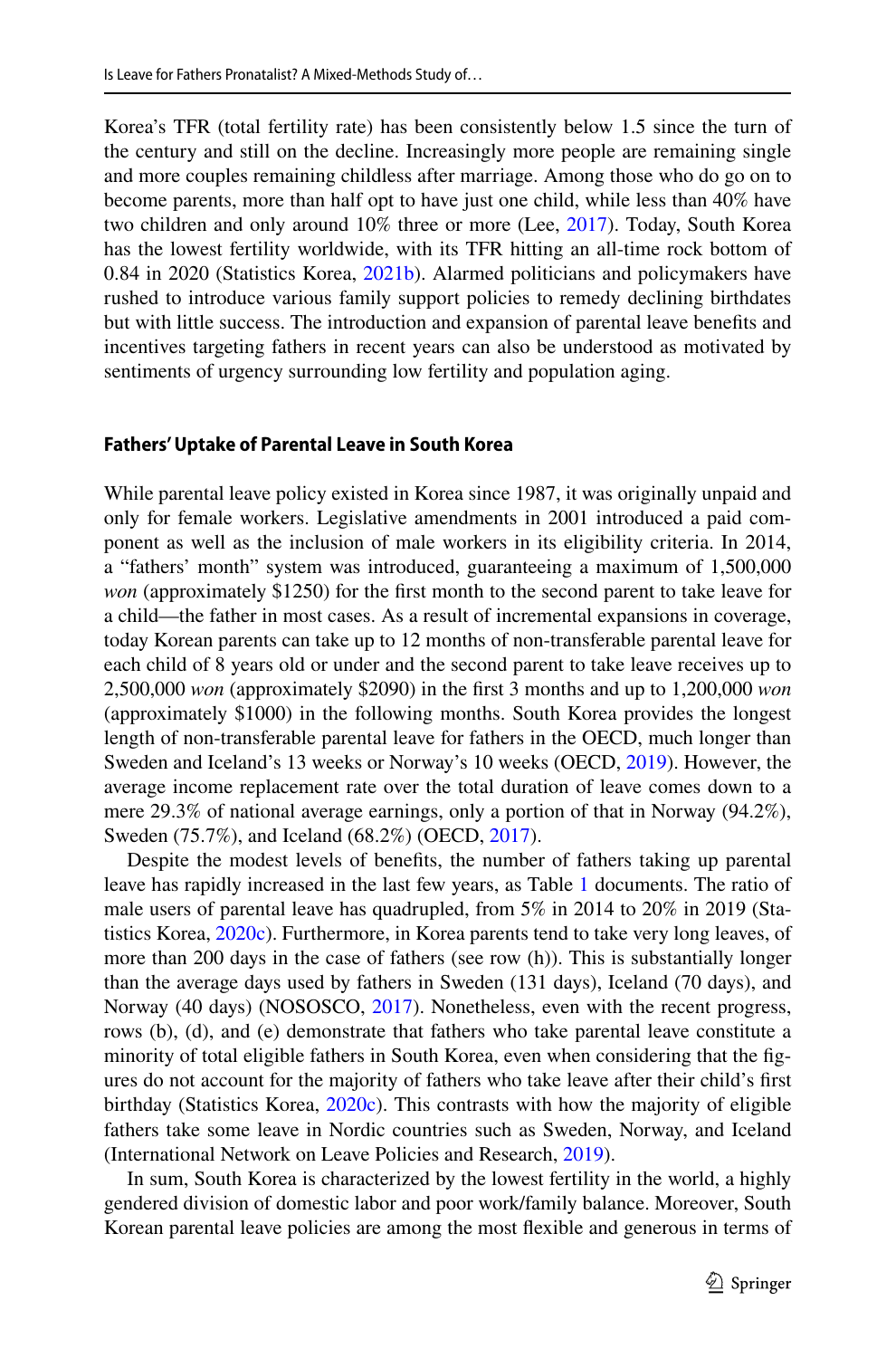<span id="page-7-0"></span>

| Year                | 2010                                               | 2011                                                                                                                                                                                                                                                                                                                                                                                                           | 2012                                                                | 2013           | 2014    | 2015    | 2016     | 2017           | 2018    | 2019    |
|---------------------|----------------------------------------------------|----------------------------------------------------------------------------------------------------------------------------------------------------------------------------------------------------------------------------------------------------------------------------------------------------------------------------------------------------------------------------------------------------------------|---------------------------------------------------------------------|----------------|---------|---------|----------|----------------|---------|---------|
| (a) Number of users |                                                    |                                                                                                                                                                                                                                                                                                                                                                                                                |                                                                     |                |         |         |          |                |         |         |
| Total               | 72.769                                             | 93,859                                                                                                                                                                                                                                                                                                                                                                                                         | 105,072                                                             | 110,615        | 124,593 | 135,459 | 139,071  | 140,531        | 152,241 | 159,153 |
| Female              | $70,807$                                           | 90,820                                                                                                                                                                                                                                                                                                                                                                                                         | 101,392                                                             | 106,137        | 118,380 | 127,262 | 127, 141 | 122,405        | 127,254 | 127,488 |
| Male                | 1,962                                              | 3,039                                                                                                                                                                                                                                                                                                                                                                                                          | 3,680                                                               | 4,478          | 6,213   | 8,197   | 11,930   | 18,126         | 24,987  | 31,665  |
| Male/total          | 2.7%                                               | $3.2\%$                                                                                                                                                                                                                                                                                                                                                                                                        | 3.5%                                                                | $4.0\%$        | $5.0\%$ | $6.1\%$ | $8.6\%$  | $12.9\%$       | 16.4%   | 19.9%   |
|                     | (b) Users per 100 children born each year          |                                                                                                                                                                                                                                                                                                                                                                                                                |                                                                     |                |         |         |          |                |         |         |
| Female              | 9.5                                                | 11.5                                                                                                                                                                                                                                                                                                                                                                                                           | 12.7                                                                | 14.1           | 15.2    | 16.5    | 17.4     | 18.5           | 20.2    | 21.4    |
| Male                | $\overline{0}$                                     | $\overline{0}$ .                                                                                                                                                                                                                                                                                                                                                                                               | $\overline{0.1}$                                                    | 0.2            | 0.2     | 0.2     | 0.3      | 0.8            | 1.0     | 1.3     |
|                     | (c) Eligible users per 100 children born each year |                                                                                                                                                                                                                                                                                                                                                                                                                |                                                                     |                |         |         |          |                |         |         |
| Female              | 23.2                                               | 24.3                                                                                                                                                                                                                                                                                                                                                                                                           | 25.4                                                                | 26.2           | 26.8    | 27.8    | 28.7     | 29.7           | 32.1    | 33.7    |
| Male                | 60.1                                               | 61.3                                                                                                                                                                                                                                                                                                                                                                                                           | $62.6$                                                              | 63.8           | 64.7    | 65.4    | 66.5     | 66.7           | 70.5    | 71.7    |
|                     |                                                    |                                                                                                                                                                                                                                                                                                                                                                                                                | (d) Actual users for those eligible per 100 children born each year |                |         |         |          |                |         |         |
| Female              | 41.0                                               | 47.4                                                                                                                                                                                                                                                                                                                                                                                                           | 50.2                                                                | 53.7           | 56.8    | 59.3    | 60.5     | $62.0$         | 62.9    | 63.6    |
| Male                | 0.2                                                | 0.2                                                                                                                                                                                                                                                                                                                                                                                                            | 0.2                                                                 | 0.3            | 0.3     | $0.4\,$ | 0.5      | 1.2            | 1.5     | $1.8\,$ |
|                     |                                                    |                                                                                                                                                                                                                                                                                                                                                                                                                | (e) Actual users over entire period per 100 children born each year |                |         |         |          |                |         |         |
| Female              | 19.6                                               | $\begin{array}{c} \rule{0pt}{2ex} \rule{0pt}{2ex} \rule{0pt}{2ex} \rule{0pt}{2ex} \rule{0pt}{2ex} \rule{0pt}{2ex} \rule{0pt}{2ex} \rule{0pt}{2ex} \rule{0pt}{2ex} \rule{0pt}{2ex} \rule{0pt}{2ex} \rule{0pt}{2ex} \rule{0pt}{2ex} \rule{0pt}{2ex} \rule{0pt}{2ex} \rule{0pt}{2ex} \rule{0pt}{2ex} \rule{0pt}{2ex} \rule{0pt}{2ex} \rule{0pt}{2ex} \rule{0pt}{2ex} \rule{0pt}{2ex} \rule{0pt}{2ex} \rule{0pt}{$ | $\overline{1}$                                                      | $\overline{1}$ |         |         |          |                |         |         |
| Male                | 1.8                                                | $\mathsf I$                                                                                                                                                                                                                                                                                                                                                                                                    |                                                                     |                |         |         |          |                |         |         |
|                     | (f) Average age of child at time of leave (years)  |                                                                                                                                                                                                                                                                                                                                                                                                                |                                                                     |                |         |         |          |                |         |         |
| Female              | 0.3                                                | 0.4                                                                                                                                                                                                                                                                                                                                                                                                            | 0.5                                                                 | 0.6            |         |         |          | $\overline{c}$ | 4.      |         |
| Male                | 0.8                                                | 1.2                                                                                                                                                                                                                                                                                                                                                                                                            | 1.7                                                                 | 2.1            | 3.0     | 3.3     | 3.5      | 3.5            | 3.5     |         |
|                     | (g) Average age at time of leave                   | (years)                                                                                                                                                                                                                                                                                                                                                                                                        |                                                                     |                |         |         |          |                |         |         |
| Female              | 30.3                                               | 30.6                                                                                                                                                                                                                                                                                                                                                                                                           | $30.7$                                                              | 30.9           | 31.0    | 31.2    | 31.5     | 31.7           | 31.9    | I       |
| Male                | 33.4                                               | 33.5                                                                                                                                                                                                                                                                                                                                                                                                           | 33.3                                                                | 33.2           | 33.1    | 33.1    | 33.0     | 33.1           | 33.3    |         |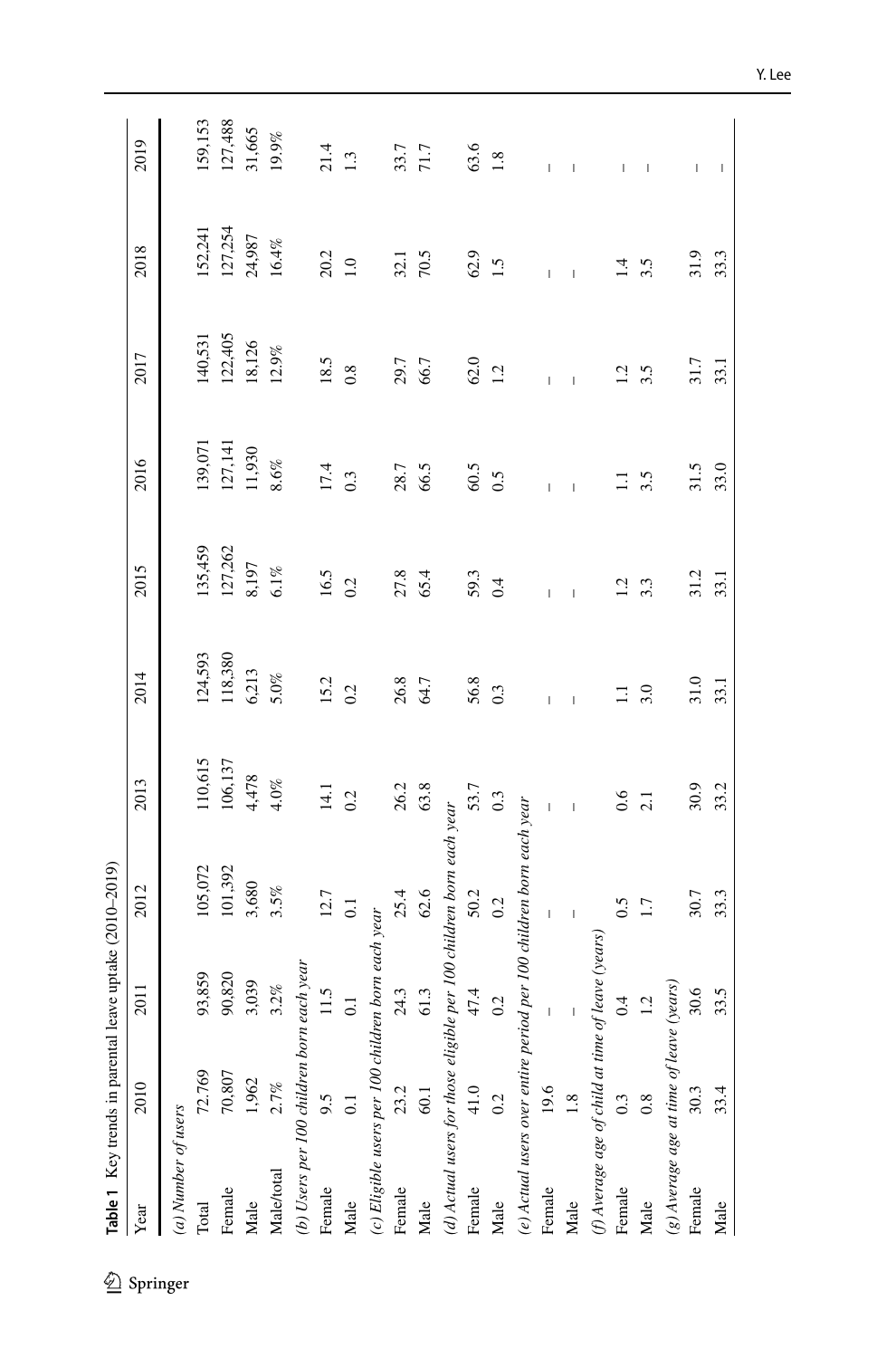| Ĭ      |
|--------|
| ż<br>I |
|        |
| L      |

| Table 1 (continued)       |                                  |      |                                                                        |                                                                                                                                                         |      |       |      |      |      |      |
|---------------------------|----------------------------------|------|------------------------------------------------------------------------|---------------------------------------------------------------------------------------------------------------------------------------------------------|------|-------|------|------|------|------|
| ear                       | 2010                             | 2011 | 2012                                                                   | 2013                                                                                                                                                    | 2014 | 2015  | 2016 | 2017 | 2018 | 2019 |
|                           | h) Average leave length (months) |      |                                                                        |                                                                                                                                                         |      |       |      |      |      |      |
| Female                    |                                  |      | 9.5                                                                    | 9.6                                                                                                                                                     | 9.9  | $\Xi$ | 10.1 | 10.2 | 10.2 | I    |
| Male                      |                                  | 7.9  | 7.7                                                                    | 7.8                                                                                                                                                     | 8.2  | 8.4   | 7.7  | 6.7  | 6.8  |      |
|                           |                                  |      | Data: National Assembly Budget Office (2019), Statistics Korea (2020c) |                                                                                                                                                         |      |       |      |      |      |      |
| sector due to data limits | n reproducing this table, I have |      |                                                                        | referred, wherever possible, to statistics inclusive of both the private and public sectors but rows $(f)$ , $(g)$ , and $(h)$ are based on the private |      |       |      |      |      |      |

In reproducing this table, I have referred, wherever possible, to statistics inclusive of both the private and public sectors but rows (f), (g), and (h) are based on the private sector due to data limits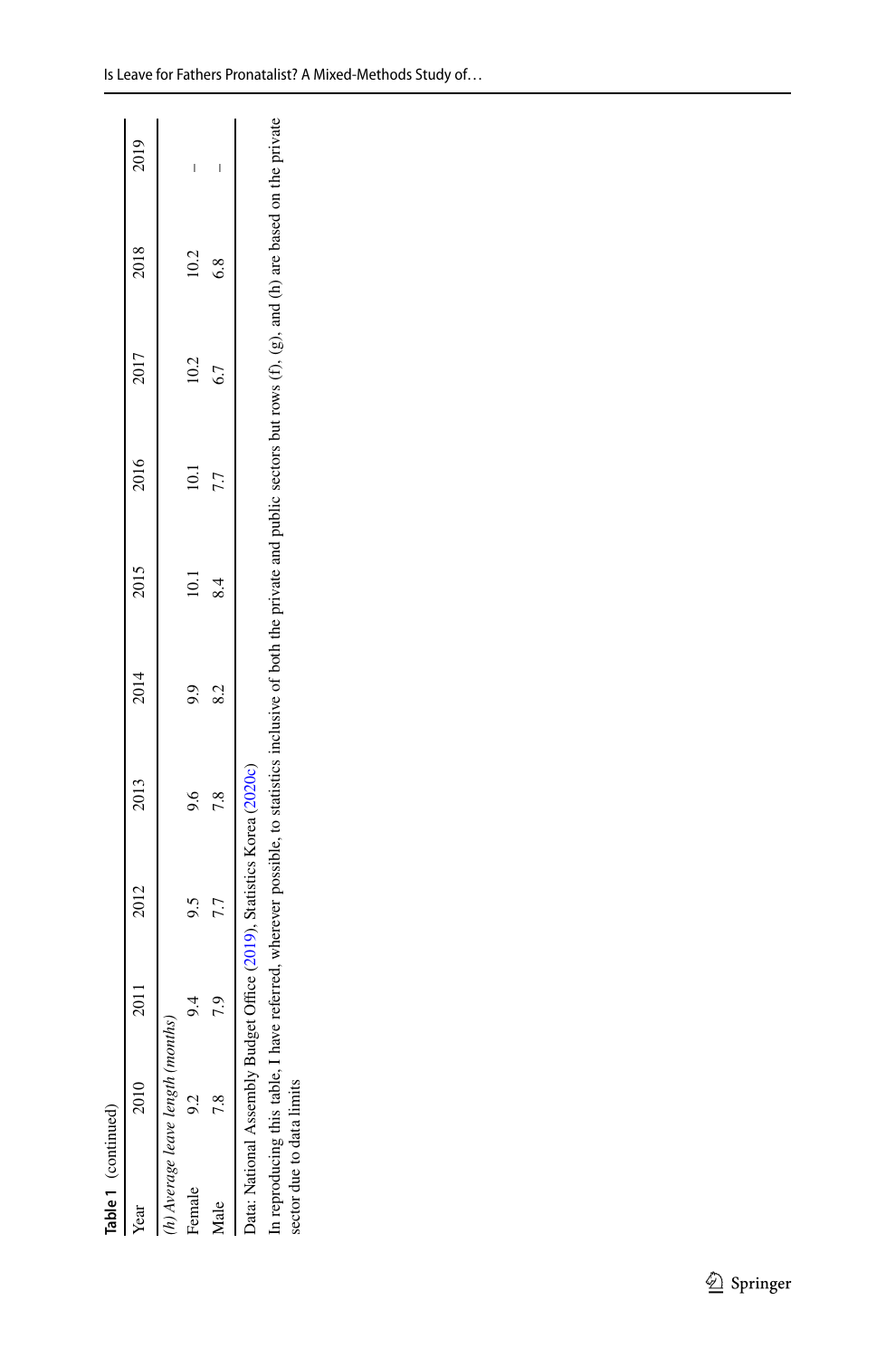duration but not income replacement rate. Nevertheless, increasingly more fathers are choosing to take up leave, and often for considerable durations. This ofers a timely and distinct context to examine the relationship between fathers' uptake of parental leave and fertility. Next, I turn to introduce the data and methods used for this mixed-methods research.

## <span id="page-9-0"></span>**Data and Methods**

This research utilizes both quantitative and qualitative data<sup>1</sup> and methods to study the relationship between fathers' parental leave experience and couple-level intentions for an additional child in South Korea. Consistent with the fndings from Spain (Farré & González, [2019](#page-28-10)), I hypothesize that Korean fathers will also report a lower intention for another child if they have experienced fathers' leave. I further hypothesize that this is driven not by the selection of fathers with lower fertility intentions choosing to take leave, but rather due to fathers adjusting their fertility intentions downwards after their leave experience. While the quantitative analysis will focus on comparing the fertility intentions of fathers with diferent leave experience, the qualitative analysis will seek to understand the various contextual factors which shape changes in fathers' fertility preferences.

## **Data and Methods for Quantitative Analysis**

The quantitative data for this study is based on a Qualtrics web survey which employs a non-probability sampling strategy. It targets married fathers with at least one child who is seven or younger, especially those with experience of or plans to take parental leave. I mainly advertised and distributed the survey through online platforms for parents with young children such as parenting cafes and blogs and attracted participants with a random gift coupon draw. The survey is composed of four substantive sections each asking about the respondent's family and demographic background, employment, division of domestic labor, and views on the family and gender roles. The survey was designed to be as succinct as possible to minimize participant fatigue, and as a result, it took most respondents less than ten minutes to complete the survey. Of all responses collected from May 2020 to March 2021, this research draws on a sub-sample  $(N=1042)$  of those with either one child  $(N=632)$ or two children  $(N=410)$  to examine their intention for an added child. This sample includes a small number of fathers whose youngest child is older than seven  $(n=31,$ 2.98%), but there are no indications that the inclusion of these respondents infuences the results.

Due to the way the data is collected, the sampled fathers are not representative of fathers in the general population. Respondents who would be browsing online parenting communities, showing interest in the research advertisement, and completing

<span id="page-9-1"></span> $1$  I confirm this study obtained ethical approval by the relevant committee at my home institution and all participants granted informed consent and permission for the data to be used for research purposes.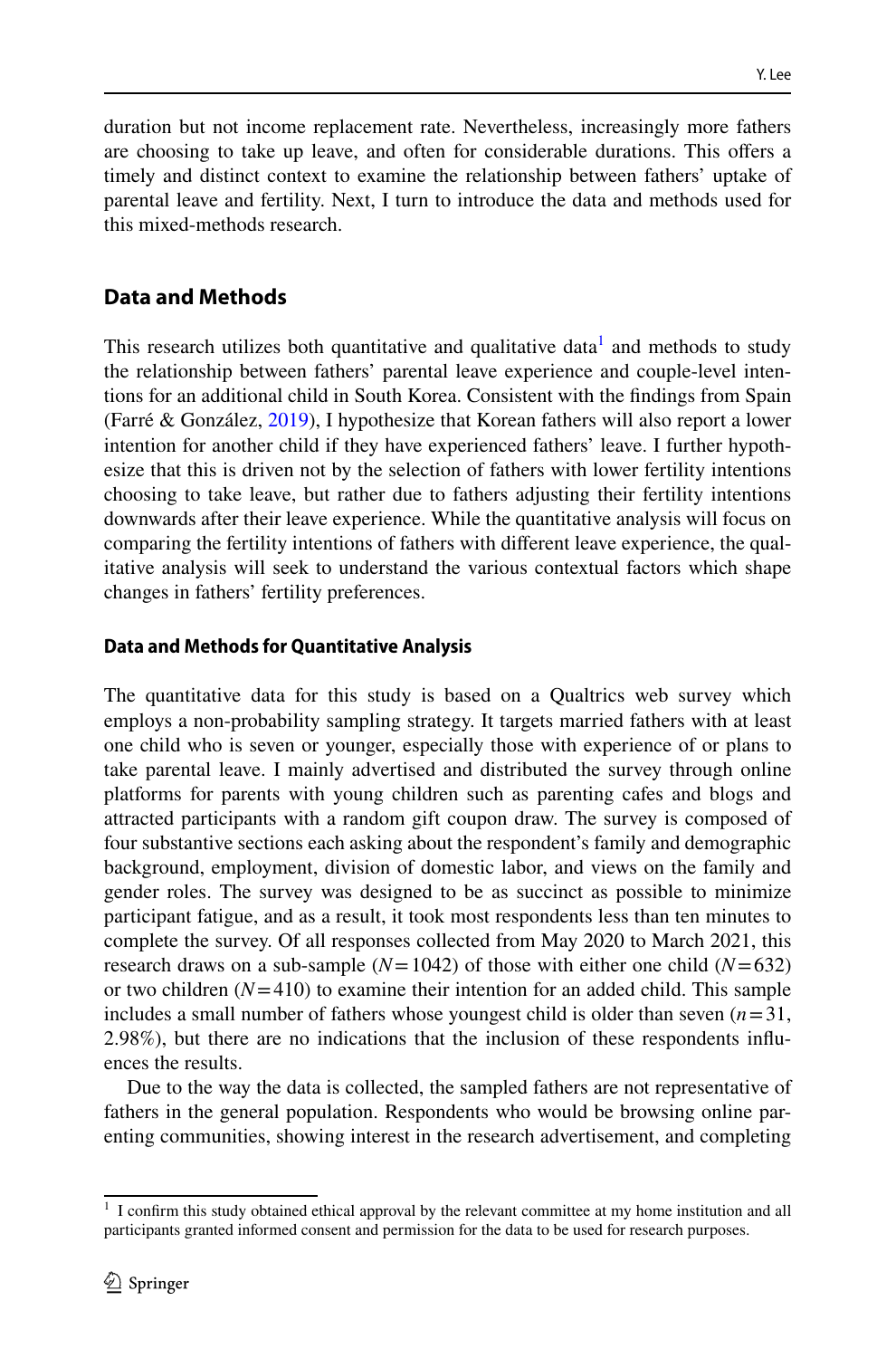the survey are likely to be fathers with considerable levels of interest and engagement in childcare and family matters. However, there are a few reasons why the use of a non-representative online survey is justifed for this research. First, existing secondary data does not allow for an exploration of the relationship between fathers' uptake of leave and fertility. Korean population registers do not have information on the respondents' parental leave use and relevant social survey datasets do not include sufficient cases of fathers with leave experience to allow for statistical comparison, as male parental leave users are still rare in South Korea. Even assuming existing datasets had sufficient cases of fathers with leave experience, they do not allow researchers to untangle the matter of selection, as we are unable to distinguish whether additional childbirth is a result of the father taking leave or not. In contrast, the survey being used for this research was designed in such a way to distinguish between fathers by whether their leave is ongoing, completed, expected, or none of these. In addition, Ito and Todoroki ([2020\)](#page-28-19) suggest in their recent paper that multivariate analysis reduces the discrepancies between results based on online survey data and those based on representative data. As such, while caution is required in generalizing the fndings to the population level, the use of a non-representativeness dataset was not only an inevitable but also a strategic decision to research a small and atypical population, such as South Korean leave-taking fathers. Now I turn to discuss the operationalization of key variables.

### **Intention for Another Child**

The dependent variable in this research is the couple's intention to have another child, derived from the question, "Do you and your wife have plans for another child?" Three responses were possible: "yes," unsure, "or no." In the multinomial logistic regressions, I used the "no" response as the reference category to compare the different fathers' relative risk of answering "yes" and "unsure," respectively.<sup>[2](#page-10-0)</sup> Due to the way, this question was worded, the responses are understood to represent the *joint intention of the couple*, rather than the father's individual-level fertility desire. Fertility intentions or plans are considered to provide reasonable indications of actualized fertility because intentions are results of desires that are limited by reality. Existing studies suggest that the gap between actual and intended fertility is relatively minor in comparison to the bigger gap between intended and desired fertility (Chen & Yip, [2017;](#page-27-4) Livi-Bacci, [2001](#page-28-20); Miettinen et al., [2011](#page-28-21); Sobotka & Beaujouan, [2014](#page-29-17)). On the other hand, a limitation of the wording of the question is that it does not specify fertility plans within a short timespan (e.g., the next 1 or 3 years). As prior studies point to the importance of short and specifc time windows

<span id="page-10-0"></span> $2$  Because I am running a multinomial logistic regression for a categorical dependent variable with more than two possible outcomes that have no natural order ('yes,' 'unsure,' and 'no') as opposed to running ordinal logistic regression for a binary variable, I report relative risk ratios (RRR) rather than odds ratios (OR) to represent the exponential form of the estimated logistic coefficients. Here, relative risk measures the ratio of the probability of an event occurring in an exposed group (in this case, for fathers who are on or have taken leave) versus the probability of the event occurring in an unexposed group (in this case, the fathers who plan to take their frst leave).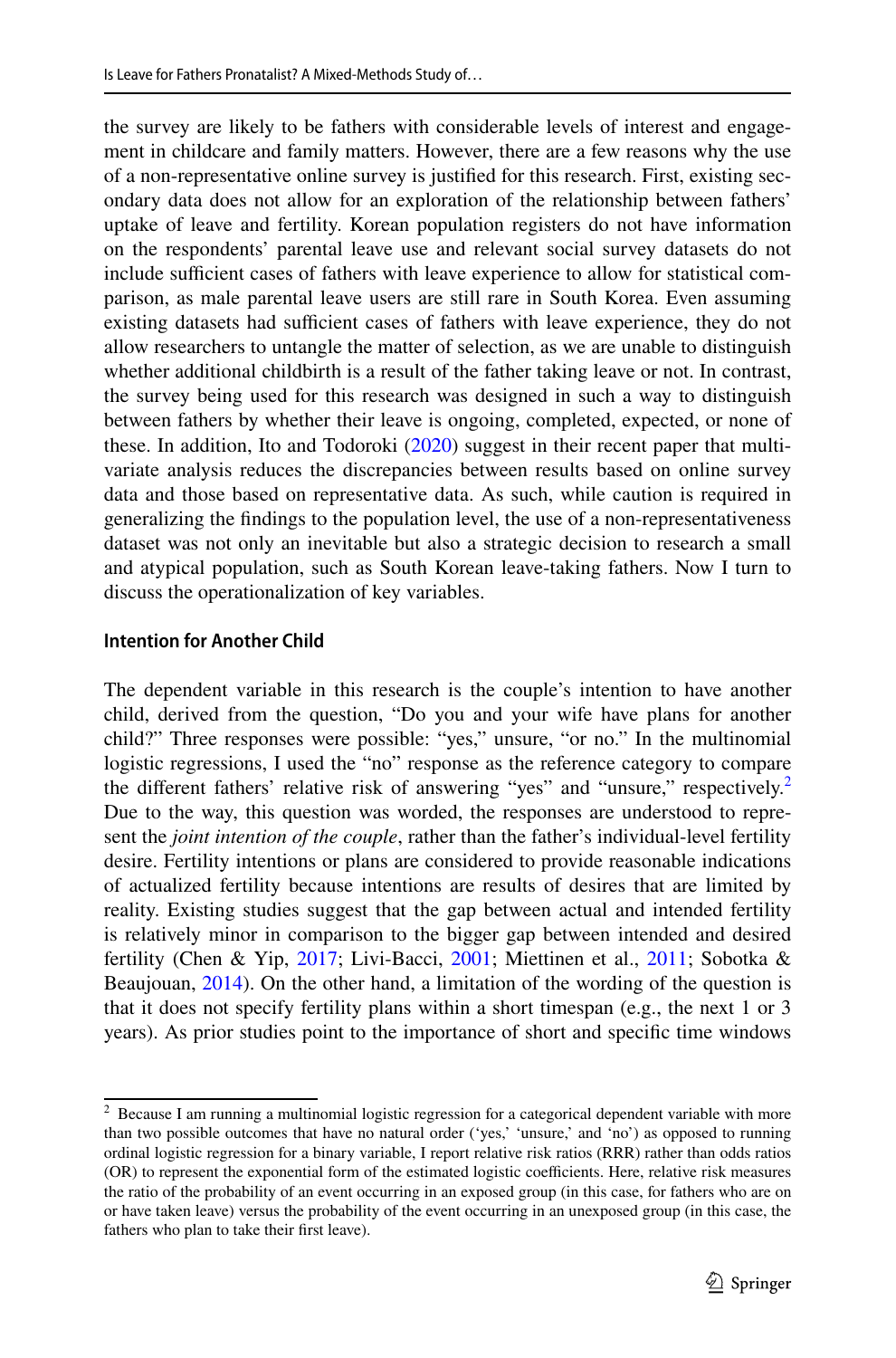in fertility intentions predicting actual behaviors (Billari et al., [2009](#page-27-5); Philipov et al., [2006](#page-29-18); Schoen et al., [1999\)](#page-29-19), questions not accounting for temporal specifcity may fall somewhat short of accurately predicting fertility behaviors. At the same time, the fathers in the sample were on average in their mid to late thirties with their youngest child around 3 years old. Because this places the participants of this research at a critical time when they are most likely to consider and have realistic plans whether to have another child or not, we may infer the responses of these fathers regarding plans for another child to more closely mirror their actual childbearing outcomes than that of a younger population (Morgan & Rackin, [2010\)](#page-28-22). In short, fertility intentions without temporal specifcity are practical but not perfect proxies for fertility outcomes.

### <span id="page-11-0"></span>**Fathers' Uptake of Parental Leave**

For the main independent variable, fathers were asked which of the following best describes their leave experience: "currently on leave," "have taken leave in the past," "have never taken leave yet, but plan to in the near future" (reference category), and "have not and will not take leave." The questionnaire did not ask fathers about their number of leaves taken and, thus, I could not distinguish between those who have taken multiple as opposed to a single leave or whether those who are currently on leave have also taken leave in the past. However, the third option was worded to refect concrete plans for a respondent's *frst* parental leave and, thus, captures fathers with the disposition to choose to take leave *before* they start their frst leave. The fathers who have taken leave in the past were further specifed based on how long their leave was short (up to 3 months), moderate (4 to 11 months), and very long (12 months or longer).

My analytic strategy entails taking fathers who "plan to take leave" as the reference category to account for the selection of particular fathers into leave which may drive a considerable part of the diference between fathers with leave experience and those without (for a study utilizing a similar analytic strategy, see Pailhé et al., [2018](#page-29-8)). In order to separate out the impact of fathers taking leave as much as possible, the groups of comparison must be as similar as possible. Using the fathers who "have not and will not take leave" as the reference group does not allow me to account for such selection efect because I am unable to distinguish whether the diference represents the selection of fathers with certain predispositions into leave or changes as a result of fathers taking leave. On the other hand, using the "plan to take leave" fathers as the reference category allows me to compare the fathers in the reference group with fathers who are 'on leave' as well as fathers who "have taken leave." Here, by directly comparing groups of fathers who share the disposition for parental leave by whether their leave is experienced or expected (but not yet experienced), I am able to separate the efect of experiencing parental leave to an extent. Furthermore, using the "plan to take leave" fathers as the reference category also allows me to compare this reference group of fathers who plan to take their frst leave to fathers who "have not and will not take leave." These two groups of fathers both have no leave experience but are distinguished by whether they are predisposed to leave taking. The direct comparison between these two groups allows me to—to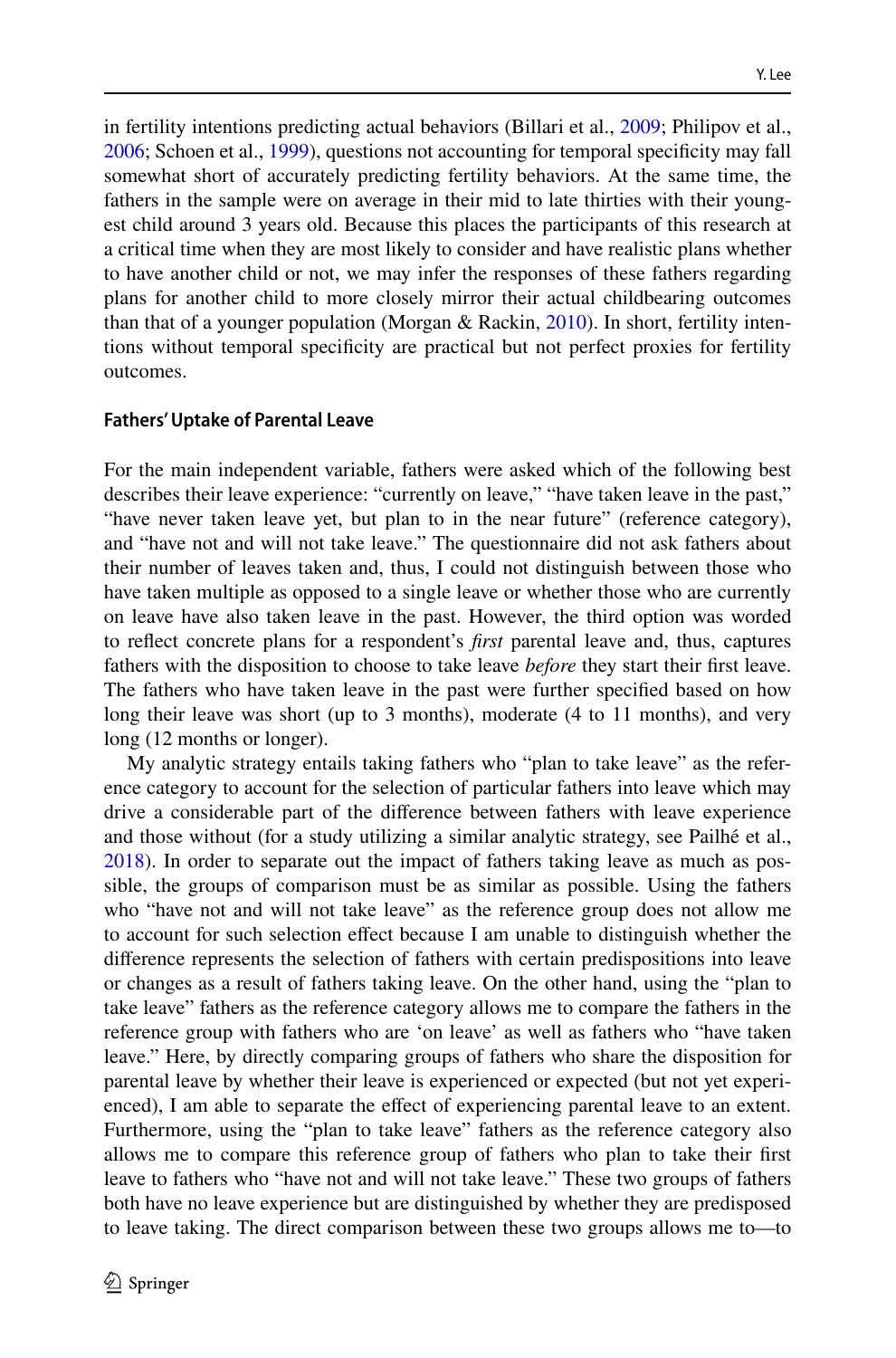an extent—isolate the efect of certain fathers' self-selection into leave. This analytic strategy enables me to determine whether it is the selection of fathers with certain predispositions into leave or fathers' experience of taking leave that better explains diferences in fertility intentions.

Guided by existing literature, I include key socioeconomic and demographic controls such as the age, education, and income of the father and his wife. I further control for variables that could be related to both fathers' uptake of leave and intentions for another child, such as the age of the youngest child, whether the wife is pregnant, and the fathers' gender role attitudes.<sup>3</sup>

### **Data and Methods for Qualitative Analysis**

The data for the qualitative part of the research also came from the fathers who took part in the online survey, wherein the fnal question invited respondents to indicate interest in a follow-up interview. Among those who expressed interest, I contacted fathers with ongoing or completed parental leave experience and was able to interview a total of 51 fathers between May and October of 2020.[4](#page-12-1) The interviewed fathers were highly diverse in their demographic background and how their leave was taken (see Table [2](#page-13-1) for a breakdown of the sample characteristics).

The interviews were semi-structured, conducted either in-person (19), on the phone (24), via email (2) or video call (1), depending on the fathers' preferences and in line with the Covid19 regulations, and most lasted between 40 and 90 min. All interviews were recorded with consent and later transcribed verbatim. While the interviews covered a wide range of questions about the fathers' leave experiences, for this research I draw mainly on discussions related to the respondents' and their wives' childbearing intentions and rationales, how these intentions have shifted over time, and whether and how their parental leave experience had any infuence. Specifcally, I asked, based on the interviewees' response to the web survey question on intentions for another child, whether and how fathers' leave experience factored in. I furthermore asked interviewees' thoughts on whether promoting fathers' leave is an efective way to address Korea's low fertility.

In thematically analyzing the qualitative data, I conducted multiple readings of each interview transcript, summarized each interviewee's profle and story into

<span id="page-12-0"></span><sup>&</sup>lt;sup>3</sup> I measure fathers' gender roles attitudes by synthesizing their level of agreement (1: strongly agree, 2: somewhat agree, 3: somewhat disagree, 4: strongly disagree) to the following eight statements: (a) it is ideal for the husband to have a career and the wife to care for the home; (b) it is not good for the relationship if the wife earns more than the husband; (c) during an economic recession it is okay to fre women frst; (d) if one parent has to quit work to care for the child, it should be the wife; (e) husbands in dual-earning couples should help out with housework under their wives' lead; (f) given the opportunity, men can be as skilled at housework and childcare as women; (g) boys and girls should be raised according to their gender roles; (h) the most important role of a father is to fnancially provide for the family; (i) one should prioritize his family over his work; and j) spending time with my family is a joy rather than a burden. The Cronbach's alpha score for the ten statements is 0.77, and (after applying appropriate reverse scoring) the synthesized variable can take the value of 1 (least egalitarian gender role attitudes) to 26 (most egalitarian gender role attitudes).

<span id="page-12-1"></span><sup>4</sup> This meant the interviews were conducted simultaneously with the data collection for the web survey.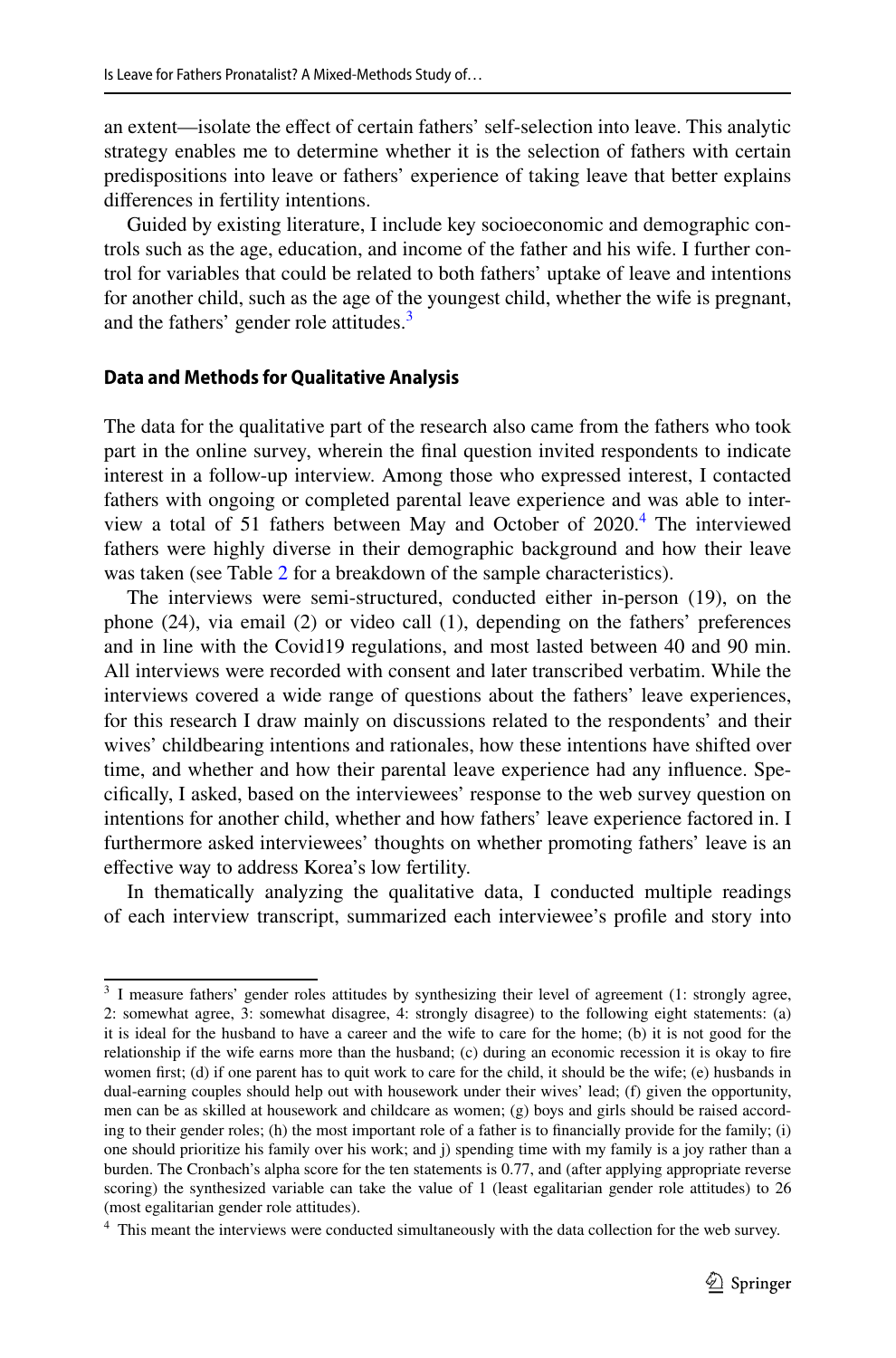| Employment                   |                | Age (mean, range)             | $38(27-42)$    |
|------------------------------|----------------|-------------------------------|----------------|
| Public sector                | 21             | Age of youngest (mean, range) | $3(0-8)$       |
| Large private company        | 5              | Number of children            |                |
| Small/medium private company | 13             | One                           | 19             |
| Non-profit sector            | 8              | Two                           | 28             |
| Freelance or self-employed   | 3              | Three                         | $\overline{4}$ |
| Not in employment            | 1              | Months of leave (mean, range) | $13(2.5-36)$   |
| Division of paid work        |                | Number of leave               |                |
| Dual-earner couple           | 45             | Once                          | 46             |
| Single-earner husband        | 5              | Twice                         | $\overline{4}$ |
| Single-earner wife           | 1              | Thrice                        | 1              |
| Education                    |                | Solo or joint leave           |                |
| Secondary                    | 1              | Solo leave                    | 45             |
| 2-year college               | $\overline{4}$ | Joint with wife               | $\overline{4}$ |
| 4-year university            | 38             | In-part overlapping with wife | 2              |
| Graduate degree              | 8              | Leave ongoing or finished     |                |
| Monthly household income     |                | Finished leave                | 32             |
| Under 5,000,000 won (\$4175) | 16             | On first leave                | 15             |
| Over 5,000,000 won (\$4175)  | 35             | On second or third leave      | $\overline{4}$ |
|                              |                |                               |                |

<span id="page-13-1"></span>**Table 2** Composition of interviewed fathers by key characteristics (*N*=51)

Based on the current information of the fathers, not information at the time of their leave

a short memo, and coded each interview to identify recurring themes. I also color coded and compiled the responses related to fertility intentions into a separate fle for a more focused reading and analysis. This way, I was able to zoom in and out of the data, focusing on the responses most relevant to childbearing intentions while also keeping in mind the overall accounts that the fathers gave of their parental leave experience, including the contextual circumstances that could shape childbearing intentions. Supplementing the quantitative fndings with qualitative interviews enabled me to gain a holistic understanding of not just "what" but also "why" respondents demonstrate certain demographic intentions, which is a strength of this mixedmethods study.

## <span id="page-13-0"></span>**Findings**

#### **Descriptive Statistics**

Table [3](#page-14-0) sums up the key demographic characteristics of the 1042 fathers in the sample by their parental leave status. The average respondent was a 37-year-old father with a youngest child around 3 years old. While three quarters of fathers with plans to take their first leave soon had just one child compared to 50 to 63 in the other groups, these fathers also had the highest ratio of those whose wives were pregnant, which meant they were expecting another child shortly. Of the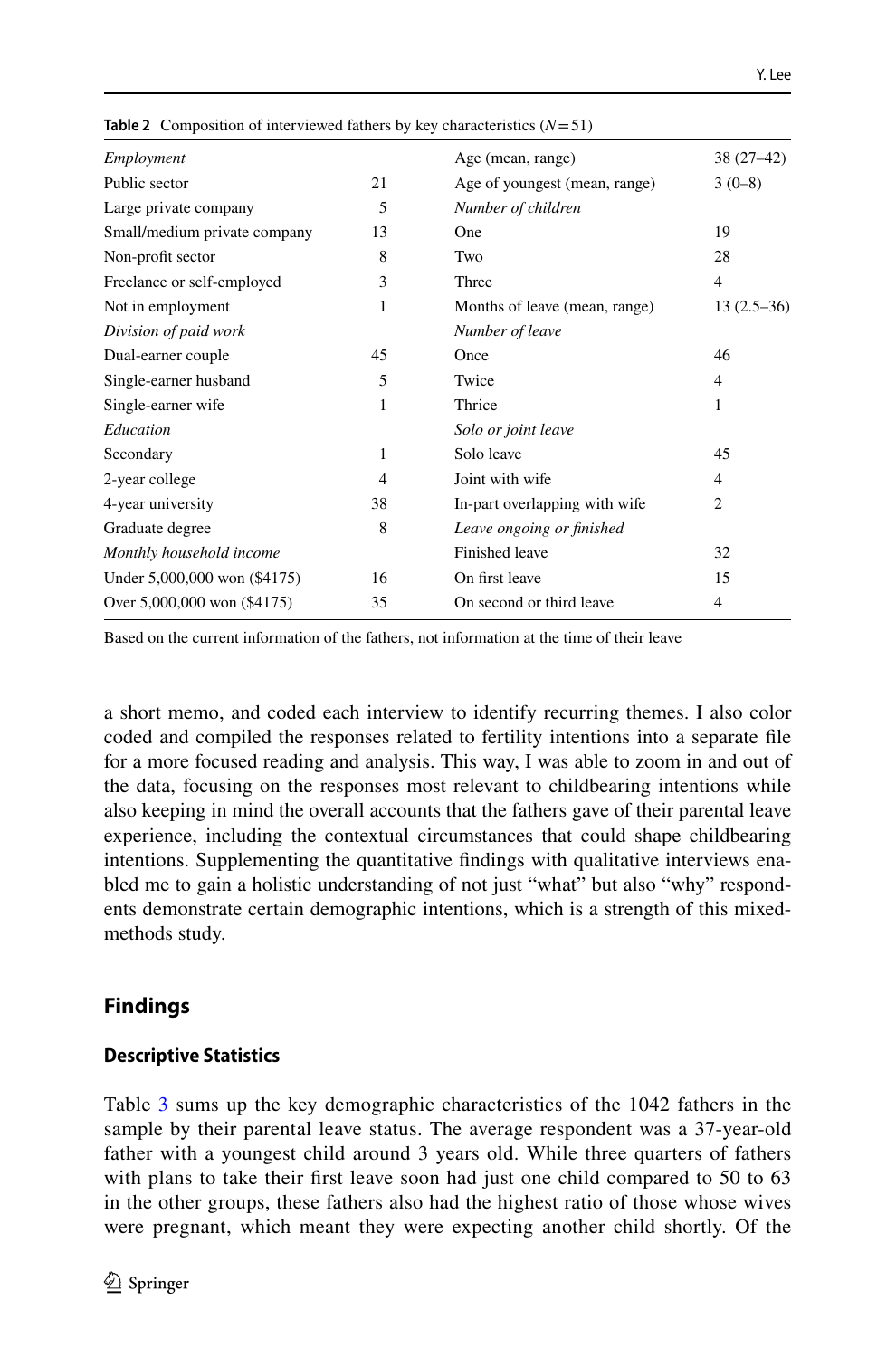|                                       | On leave     | Have taken   | Plan to      | No leave     | Total       |
|---------------------------------------|--------------|--------------|--------------|--------------|-------------|
|                                       |              |              |              |              |             |
| Mean age of fathers                   | 36.17        | 37.20        | 35.78        | 37.10        | 36.78       |
| Mean age of wives                     | 34.32        | 35.49        | 33.39        | 34.79        | 34.67       |
| Mean age of youngest                  | 2.93         | 3.90         | 2.52         | 3.54         | 3.38        |
| Number of children (%)                |              |              |              |              |             |
| One                                   | 54.61%       | 50.61%       | 75.78%       | 62.66%       | 60.65%      |
| Two                                   | 45.39%       | 49.39%       | 24.22%       | 37.34%       | 39.35%      |
| Wife is pregnant $(\%)$               | 11.84%       | 8.10%        | 16.77%       | 9.75%        | 10.75%      |
| Father's leave length                 |              |              |              |              |             |
| Short $({\sim}3$ months)              |              | 31.09%       |              |              |             |
| Moderate $(4 \sim 11$ months)         |              | 39.08%       |              |              |             |
| Long $(12$ months ~)                  |              | 29.83%       |              |              |             |
| Father university degree <sup>a</sup> | 80.26%       | 81.78%       | 86.34%       | 65.98%       | 74.95%      |
| Wife university degree                | 82.24%       | 79.35%       | 80.12%       | 67.63%       | 74.47%      |
| Wife is currently $b$                 |              |              |              |              |             |
| Working                               | 59.21%       | 55.87%       | 39.75%       | 35.48%       | 44.44%      |
| On leave from work                    | 19.08%       | 16.19%       | 41.61%       | 19.50%       | 22.07%      |
| Economically inactive                 | 21.71%       | 27.94%       | 18.63%       | 45.02%       | 33.49%      |
| Mean joint income <sup>c</sup>        | 575.00       | 576.92       | 570.19       | 509.96       | 544.63      |
| Mean father income                    | 338.82       | 350.20       | 347.83       | 366.18       | 355.57      |
| N                                     | 152 (14.59%) | 247 (23.70%) | 161 (15.45%) | 482 (46.26%) | 1042 (100%) |

<span id="page-14-0"></span>**Table 3** Key demographic characteristics of fathers with one or two children, by leave status

Income unit is 10,000 *won (\$8.35)*

a The population-level university entrance rate in the 2000's (which is when those in their mid-thirties would have gone to university) ranges between 68 and 84% (Statistics Korea, [2021a\)](#page-29-20)

<sup>b</sup>The population-level employment rate for women with children under 7 is 48.1% (Statistics Korea, [2020e\)](#page-29-13)

<sup>c</sup>The population-level monthly median wage in 2021 is approximately 4,000,000 *won* (\$3340) for a threeperson household and 4,900,000 *won* (\$4090) for a four-person household (Statistics Korea, [2020b\)](#page-29-21)

fathers who have taken leave, around 30% took relatively short leaves of up to 3 months, another 30% very long leaves of 1 year or longer, and the remaining took leaves of moderate periods in between. The three groups of fathers with either leave experience or plan are roughly homogenous in their level of education, whether they were single or dual earners, and their household and individual income. In comparison, the fathers with neither leave experience nor plan had a higher ratio of those without a university degree, single earners, and a higher mean individual income but lower mean household income than their counterparts. The relatively high individual income of fathers in the "no leave" group appeared to be driven mainly by a small proportion (around 5%) of fathers who belonged to the highest income category (more than 7,500,000 *won* or \$6260). One more thing to note would be that the proportion of wives who are on leave is the highest for fathers who plan to take leave at 42%, which suggests that these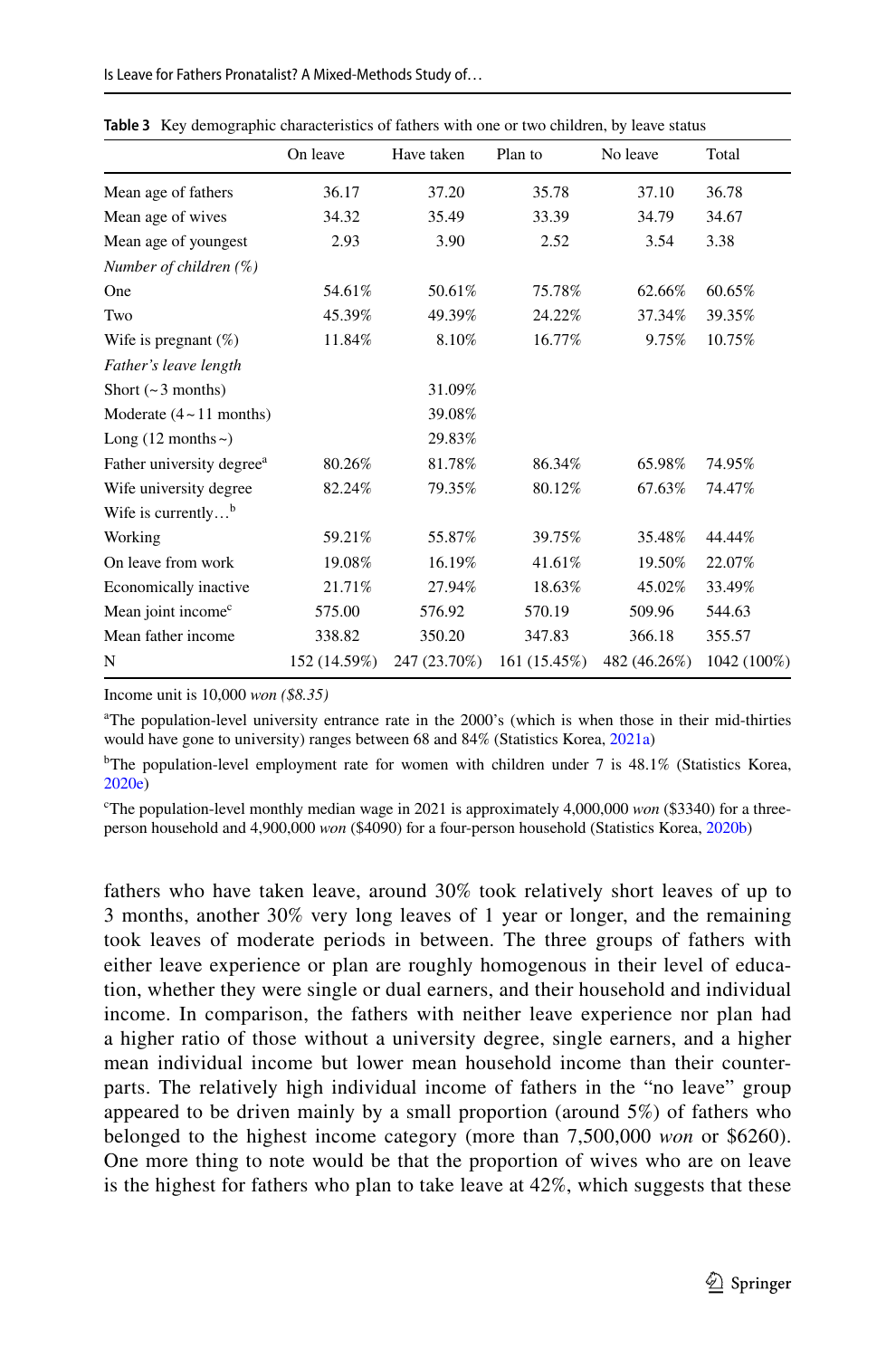fathers would be starting their leave when their wives fnish theirs, a common arrangement in South Korea.

Figure [1](#page-16-0) presents the descriptive statistics documenting the fathers' responses to the couple's intentions for another child by their leave status and parity. For those with one child, the proportion of respondents who indicated no intention for another child was the highest if the father had taken leave, followed by fathers currently on leave, and lowest if he was expecting to take leave shortly. Both the "yes" and "unsure" answers were highest for the group of fathers planning to take leave, indicating both the greatest consensus as well as general openness for an additional child. In the case of parity two, we see a pattern consistent with that of parity one. The proportion of those who indicated plans for another child was highest for the fathers with plans to take leave and lowest for those with no such plans. When comparing parity two with parity one, the "no" responses were markedly higher for all leave-taking categories. This is unsurprising, as it is uncommon for couples to have more than two children in low-fertility settings.

In short, at both parities, there is a pattern of both those with leave experience and those without either leave plan or experience having the lowest intention, while those with plans for leave have the highest intention for another child. I next run a series of multivariate analysis to more systematically test the relationship between fathers' uptake of leave and childbearing intentions.

#### **Multivariate Analysis**

In this section, I conduct multinomial logistic regressions on the risk of responding "yes" and "unsure" to the question on intentions for another child by parity, taking "no (intention)" as the reference category. I present both a main model controlling for the age, education, and income of the father and his wife, the age of the youngest child, and whether the wife is pregnant (Table [4\)](#page-17-0), as well as a model which additionally controls for the father's gender role attitudes (Table [5](#page-18-0)).

In Table [4](#page-17-0), results based on the model on parity one suggest that the relative risk of answering "yes" and "unsure" as opposed to "no" are both lower if fathers have ongoing or past leave experience in comparison to fathers who plan to take their frst leave soon (the reference category). However, as these results fall short of the standard level of significance  $(p < 0.05)$ , they must be interpreted with caution. The diference between fathers with neither leave plan nor experience and those who plan to take leave in their intention for a second child is small and insignifcant, meaning there is no evidence of a selection efect of fathers intending a second child opting in to leave.

At parity two, results indicate that compared to couples where the father expects to take leave, those where the father has ongoing or completed leave experience report signifcantly lower risk of positive intentions for another child (the "yes" response). Interestingly, fathers with neither leave experience nor plans are also at a signifcantly lower risk of intending another child than fathers who plan to take leave. This suggests that while the disposition to take leave is associated with a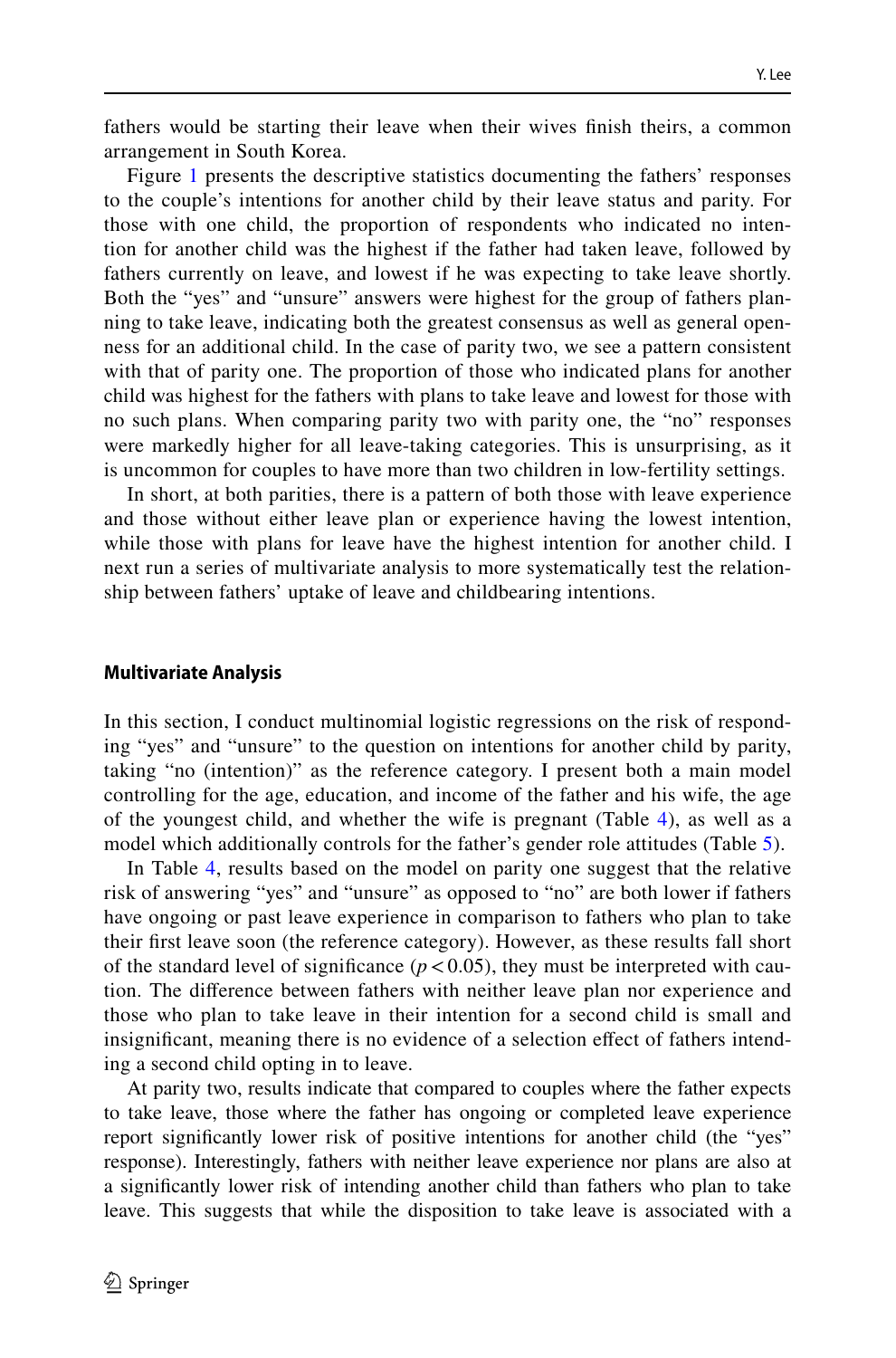

## **Households with one child (n=632)**





<span id="page-16-0"></span>**Fig. 1** Couple's intentions for another child (%), by father's leave status and parity

stronger inclination to intend a third child, the experience of leave taking seems to have the effect of depressing the intention for a third child. Moreover, a significantly lower risk of being "unsure" as opposed to being negative about having a third child is also found for fathers who are currently on leave, but not for fathers who have taken leave in the past or those with neither leave experience nor plans.

In Table [5](#page-18-0), I present results additionally controlling for the fathers' gender role attitudes. The added gender role attitudes variable is not signifcant across all parities. More importantly, the results remain consistent with that of the main model for the most part, with fathers who plan to take their frst leave soon (the reference category) being more likely to have another child than both fathers without such plans and fathers with leave experience, signifcantly so at parity two.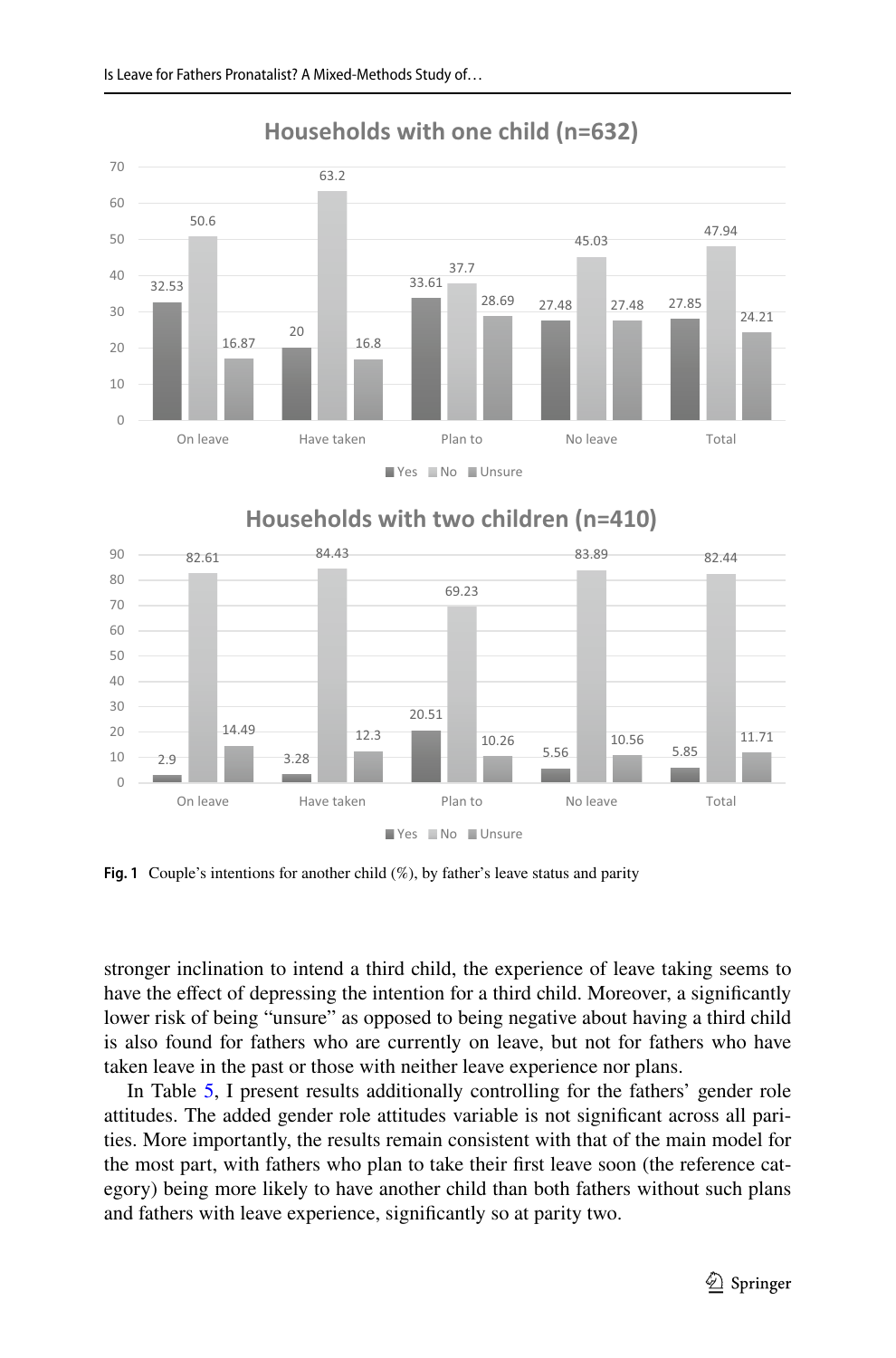<span id="page-17-0"></span>

| <b>Table 4</b> Relative risk ratio<br>(RRR) of the couple's intention | Variables                                       | Parity one |            | Parity two |            |
|-----------------------------------------------------------------------|-------------------------------------------------|------------|------------|------------|------------|
| for another child by leave uptake<br>(main model)                     |                                                 | Yes        | Unsure     | Yes        | Unsure     |
|                                                                       | Father's leave: (Reference: plan to take leave) |            |            |            |            |
|                                                                       | Currently on leave                              | 0.84       | $0.48^{+}$ | $0.07**$   | $0.91*$    |
|                                                                       | Have taken in the past                          | 0.69       | 0.57       | $0.07***$  | 0.90       |
|                                                                       | No experience, no plan                          | 0.96       | 1.03       | $0.09***$  | 0.84       |
|                                                                       | Father age                                      | 0.98       | 0.98       | 0.90       | 0.99       |
|                                                                       | Wife age                                        | $0.93*$    | $0.92*$    | 0.99       | $0.85**$   |
|                                                                       | Father university degree                        | 1.11       | 1.01       | 0.81       | 0.71       |
|                                                                       | Wife university degree                          | 0.85       | 0.90       | 1.86       | 0.92       |
|                                                                       | Father income                                   | 1.00       | 1.00       | $1.00^{+}$ | 1.00       |
|                                                                       | Wife income                                     | 1.00       | 1.00       | 1.00*      | $1.00^{+}$ |
|                                                                       | Age of youngest child                           | $0.69***$  | $0.74***$  | 0.97       | $0.91^{+}$ |
|                                                                       | Wife is pregnant                                | 0.70       | $0.17***$  | 1.28       | 0.00       |
|                                                                       | <b>Observations</b>                             | 631        |            | 409        |            |
|                                                                       | Pseudo $R$ -squared                             | 0.11       |            | 0.14       |            |

\*\*\**p*<0.001, \*\**p*<0.01, \**p*<0.05, +p<0.1

To check whether the relationship between fathers' leave uptake and fertility intentions varies by the length of the leave, I next disaggregated the fathers who have taken leave by the length of their leave: short (up to 3 months), moderate (4 to 11 months), and very long (12 months or longer). Results presented in model 6 fnd a negative impact on the intention for another child for all but very long leaves at parity one, and a generally signifcant impact on the intention for another child for at parity two, although the very long leaves fall very slightly short of the 0.05 level of significance ( $p=0.056$ ). The diverging results for fathers taking very long leaves of 1 year or longer has also been found in previous studies documenting Nordic countries (Duvander & Andersson, [2006;](#page-27-1) Duvander et al., [2010](#page-27-2)), though in opposite directions and may be attributed to the further selectiveness of certain fathers opting into particularly long leave (Table [6](#page-19-0)).

I conducted a series of robustness checks to ensure the relationship between fathers' leave and fertility intentions remains consistent to alternative model specifcations or sample restrictions. I frst checked whether the results were robust when treating pregnancy as an additional child by adjusting the observation to parity two where the wife was pregnant in parity one and dropping the observation where the wife was pregnant in parity two (see Table [7](#page-20-0)). Next, to ensure the results are robust to the age of the youngest child, I ran the main models with restricted samples of those whose youngest child was fve or younger and three or younger (see Tables [8](#page-20-1) and [9](#page-21-0)) and next of only the fathers who had taken leave in the past or were expected to take leave in the future for direct comparison (see Table [10](#page-21-1)).The results from all robustness checks were broadly consistent with the main fndings, suggestive of a generally negative efect of parental leave which is statistically signifcant only at parity two.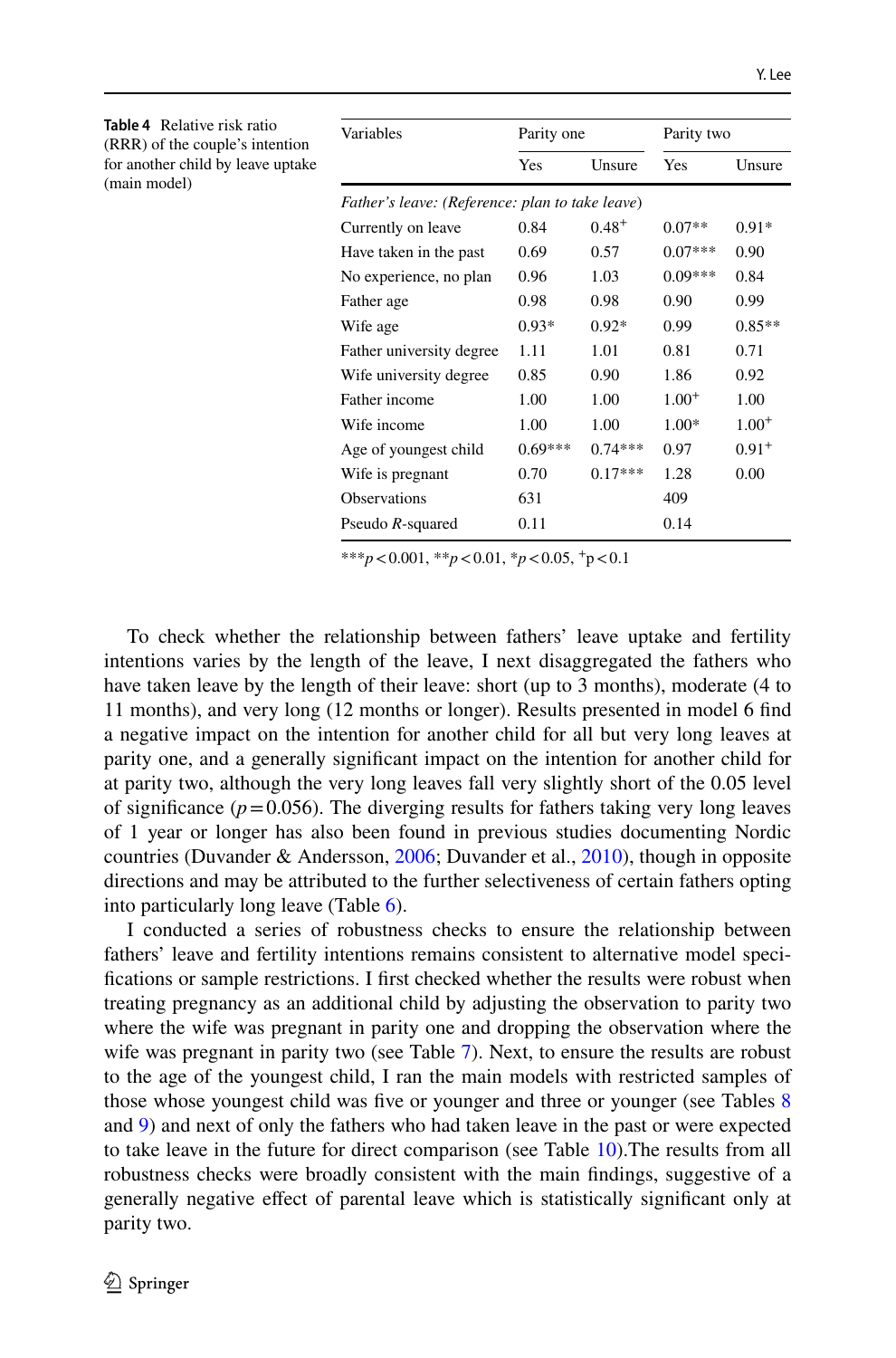<span id="page-18-0"></span>

| <b>Table 5</b> Relative risk ratio<br>(RRR) of the couple's intention | Variables                                       | Parity one |           | Parity two |         |
|-----------------------------------------------------------------------|-------------------------------------------------|------------|-----------|------------|---------|
| for another child by leave uptake<br>(addition of the variable on     |                                                 | Yes        | Unsure    | Yes        | Unsure  |
| fathers' gender role attitudes)                                       | Father's leave: (Reference: plan to take leave) |            |           |            |         |
|                                                                       | Currently on leave                              | 0.83       | $0.36*$   | $0.04**$   | 0.90    |
|                                                                       | Have taken in the past                          | $0.52^{+}$ | 0.56      | $0.07***$  | 0.70    |
|                                                                       | No experience, no plan                          | 0.84       | 0.90      | $0.08***$  | 0.76    |
|                                                                       | Father age                                      | 0.97       | 0.99      | 0.90       | 0.98    |
|                                                                       | Wife age                                        | $0.93^{+}$ | $0.90**$  | 0.99       | $0.86*$ |
|                                                                       | Father university degree                        | 1.00       | 0.87      | 0.72       | 0.62    |
|                                                                       | Wife university degree                          | 0.87       | 0.94      | 1.88       | 0.88    |
|                                                                       | Father income                                   | 1.00       | 1.00      | $1.00^{+}$ | 1.00    |
|                                                                       | Wife income                                     | 1.00       | 1.00      | $0.99**$   | $1.00*$ |
|                                                                       | Age of youngest child                           | $0.73***$  | $0.76***$ | 1.00       | 0.90    |
|                                                                       | Wife is pregnant                                | $0.60^{+}$ | $0.18***$ | 1.29       | 0.00    |
|                                                                       | Fathers' gender role attitude                   | 0.99       | 1.00      | 1.03       | 0.99    |
|                                                                       | Observations                                    | 561        |           | 373        |         |
|                                                                       | Pseudo R-squared                                | 0.11       |           | 0.16       |         |

\*\*\**p*<0.001, \*\**p*<0.01, \**p*<0.05,  $^+p$ <0.1

To recap, the fndings from quantitative analysis suggest that fathers expecting to take leave are more likely to intend another child than fathers with no such plans at parity two, but not parity one, where there is no signifcant diference. This suggests that there exists a positive selection efect at parity two only. Moreover, a comparison of fathers with (ongoing or completed) leave experience and those with plans to take fst leave shortly suggests that the former two groups report a lower risk of intending another child, though again this diference is signifcant only at parity two, suggesting a negative efect of parental leave experience. Although the fndings at parity one fall short of statistical signifcance, the negative relationship should nonetheless be noted. Together, the results suggest that, contrary to the intentions of policymakers and politicians, fathers' leave experience has a generally depressing, rather than uplifting, effect on the intention for another child, especially at parity two. I now turn to examine the fndings from the qualitative analysis of the interviews.

#### **Qualitative Findings from Interviews**

None of the interviewed fathers stated that their parental leave experience made them want to have an additional child that they had not wanted previously. Instead, the overall sentiment was that the intensive childcaring experience made them set on having no more children, consistent with the results from the quantitative analysis. The anecdotes below exemplify this, whether the father yearns another but settles for one or simply does not want an additional child.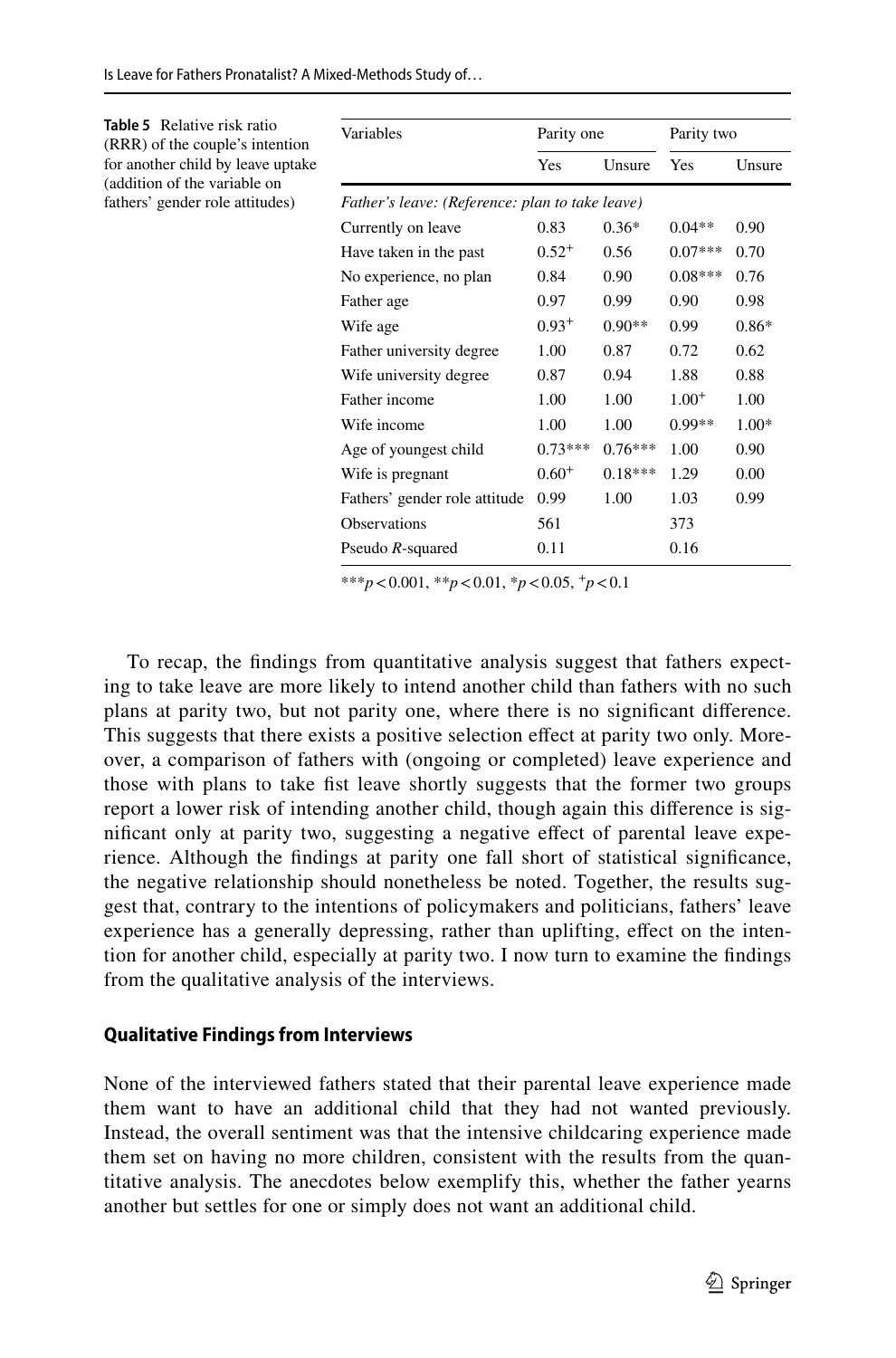| Variables                                                     | Parity one |            | Parity two |            |
|---------------------------------------------------------------|------------|------------|------------|------------|
|                                                               | Yes        | Unsure     | Yes        | Unsure     |
| Father's leave: (Reference: plan to take first leave shortly) |            |            |            |            |
| Currently on leave                                            | 0.83       | $0.48^{+}$ | $0.07**$   | $0.89*$    |
| Have taken short leave $({\sim}3 \text{ m})$                  | 0.62       | 0.71       | $0.04**$   | 0.44       |
| Have taken moderate leave $(4 \sim 11 \text{ m})$             | 0.45       | 0.60       | $0.04*$    | 0.85       |
| Have taken long leave $(12 \sim m)$                           | 1.09       | 0.41       | $0.17^{+}$ | 1.24       |
| No experience, no plan                                        | 0.97       | 1.04       | $0.09***$  | 0.82       |
| Father age                                                    | 0.97       | 0.98       | 0.89       | 0.98       |
| Wife age                                                      | $0.93*$    | $0.92*$    | 0.99       | $0.84**$   |
| Father university degree                                      | 1.10       | 1.01       | 0.76       | 0.68       |
| Wife university degree                                        | 0.86       | 0.89       | 1.70       | 0.78       |
| Household income                                              | 1.00       | 1.00       | $0.99**$   | $1.00^{+}$ |
| Individual income                                             | 1.00       | 1.00       | 1.00       | 1.00       |
| Age of youngest child                                         | $0.69***$  | $0.74***$  | 0.97       | 0.91       |
| Wife is pregnant                                              | 0.70       | $0.17***$  | 1.34       | 0.00       |
| <b>Observations</b>                                           | 626        |            | 402        |            |
| Pseudo R-squared                                              | 0.11       |            | 0.15       |            |

<span id="page-19-0"></span>**Table 6** Relative risk ratio (RRR) of the couple's intention for another child by leave uptake and length

\*\*\**p*<0.001, \*\**p*<0.01, \**p*<0.05, +*p*<0.1

Originally, we had thoughts about having a second child but I felt too exhausted after raising the child myself. Of course, having another (child) would have been nice… Frankly, I think I did consider (a second child) when I was applying for parental leave, but it being too demanding was why (I changed my mind). – Hojun (father of one)

At frst, we were thinking to have at least two kids, but we changed our mind. … If we have another child one of us would have to quit work because there is no other way…. But I did not want either myself or my wife to do that. … So at the moment, we plan to just raise one well. – Jaebin (father of one)

The more the dad knows more about childcare, they know how exhausting and demanding it is to raise a child. … The more involved a husband or father is in childcare, (they) don't want additional children. Because it's too much work. I feel that way too. – Jiwon (father of one)

One of the most frequently mentioned sentiments by the interviewed fathers was that they "had no idea looking after a child was this hard." Before their parental leave, most fathers had not experienced being a primary, let alone solo, caregiver for their child, in part because their wives had been on leave. Thus, while the fathers may have originally wanted more than one child in line with the two-child ideal, the leave experience was responsible for the downward attenuation of fertility intentions for these fathers in that it was what opened the fathers' eyes to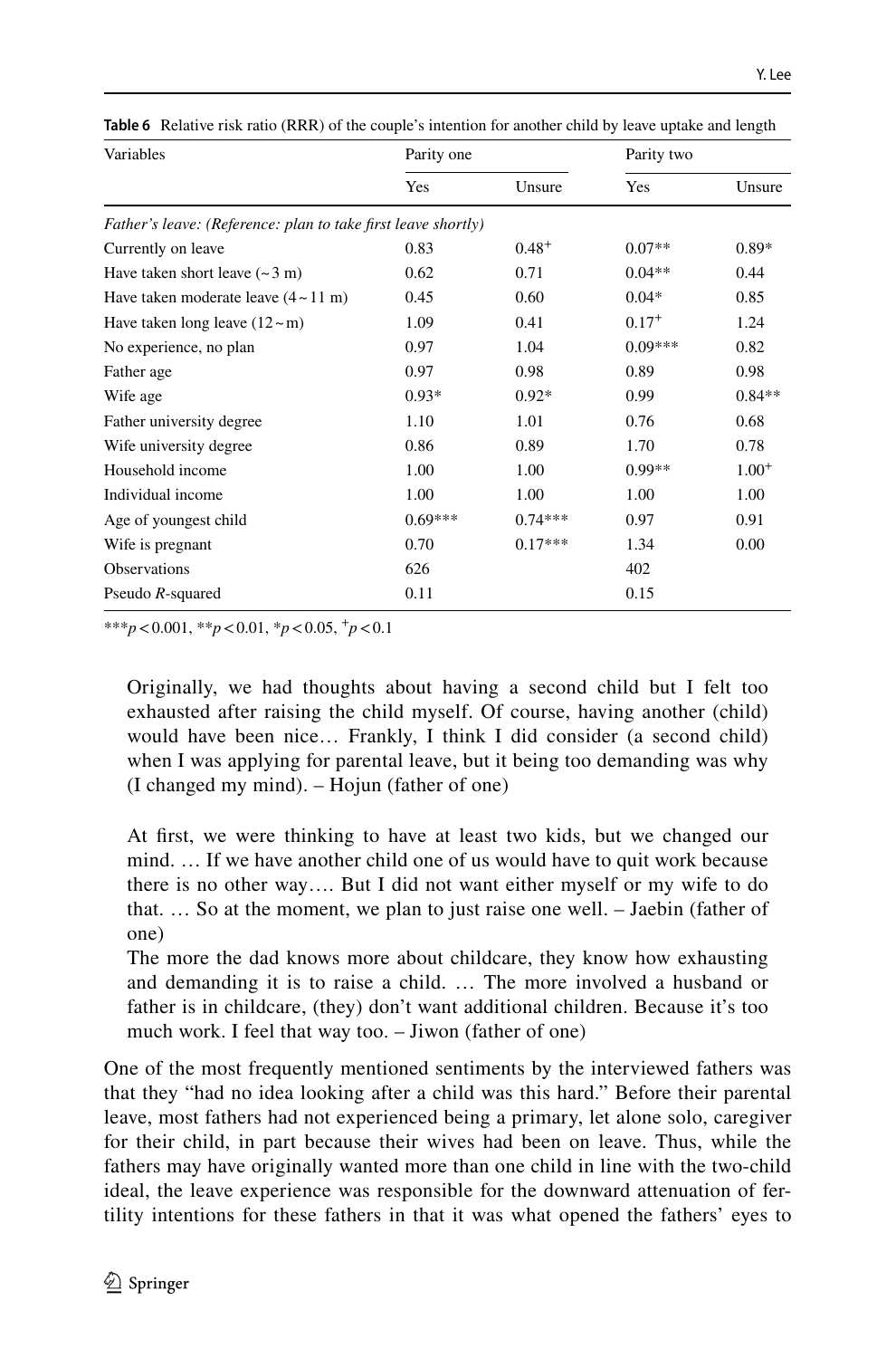<span id="page-20-0"></span>

| <b>Table 7</b> Relative risk ratio<br>(RRR) of the couple's intention | Variables                                       | Parity one |            | Parity two |            |
|-----------------------------------------------------------------------|-------------------------------------------------|------------|------------|------------|------------|
| for another child by leave                                            |                                                 | Yes        | Unsure     | Yes        | Unsure     |
| uptake, treating pregnancy as an<br>additional child                  | Father's leave: (Reference: plan to take leave) |            |            |            |            |
|                                                                       | Currently on leave                              | 0.89       | $0.43^{+}$ | $0.17**$   | 1.03       |
|                                                                       | Have taken in the past                          | 0.60       | 0.55       | $0.19**$   | 1.00       |
|                                                                       | No experience, no plan                          | 1.01       | 1.09       | $0.35*$    | 0.88       |
|                                                                       | Father age                                      | 0.97       | 0.99       | 0.92       | 0.98       |
|                                                                       | Wife age                                        | $0.93*$    | $0.90*$    | 0.93       | $0.90^{+}$ |
|                                                                       | Father university degree                        | 1.31       | 1.14       | 0.99       | 0.67       |
|                                                                       | Wife university degree                          | 0.91       | 0.97       | 1.36       | 0.79       |
|                                                                       | Household income                                | 1.00       | 1.00       | 1.00       | $1.00^{+}$ |
|                                                                       | Individual income                               | 1.00       | 1.00       | 1.00       | 1.00       |
|                                                                       | Age of youngest child                           | $0.67***$  | $0.73***$  | 0.93       | 0.87       |
|                                                                       | <b>Observations</b>                             | 540        |            | 475        |            |
|                                                                       | Pseudo $R$ -squared                             | 0.11       |            | 0.12       |            |

\*\*\**p*<0.001, \*\**p*<0.01, \**p*<0.05, +*p*<0.1

<span id="page-20-1"></span>

| <b>Table 8</b> Relative risk ratio<br>(RRR) of the couple's intention | Variables                                       | Parity one |            | Parity two |            |
|-----------------------------------------------------------------------|-------------------------------------------------|------------|------------|------------|------------|
| for another child by leave<br>uptake, restricted sample of            |                                                 | Yes        | Unsure     | Yes        | Unsure     |
| fathers whose youngest child is                                       | Father's leave: (Reference: plan to take leave) |            |            |            |            |
| five or younger                                                       | Currently on leave                              | 0.83       | $0.48^{+}$ | $0.07**$   | $0.87*$    |
|                                                                       | Have taken in the past                          | 0.82       | 0.59       | $0.06***$  | 0.97       |
|                                                                       | No experience, no plan                          | 0.97       | 1.04       | $0.08***$  | 0.83       |
|                                                                       | Father age                                      | 0.96       | 0.96       | 0.92       | 1.00       |
|                                                                       | Wife age                                        | 0.95       | $0.92*$    | 0.98       | $0.85**$   |
|                                                                       | Father university degree                        | 1.15       | 1.09       | 0.81       | 0.70       |
|                                                                       | Wife university degree                          | 0.95       | 1.02       | 1.78       | 0.98       |
|                                                                       | Household income                                | 1.00       | 1.00       | $0.99**$   | $1.00^{+}$ |
|                                                                       | Individual income                               | 1.00       | 1.00       | 1.00       | 1.00       |
|                                                                       | Age of youngest child                           | $0.60***$  | $0.69***$  | 0.97       | 0.93       |
|                                                                       | Wife is pregnant                                | 0.67       | $0.17***$  | 1.21       | 0.00       |
|                                                                       | Observations                                    | 575        |            | 351        |            |
|                                                                       | Pseudo R-squared                                | 0.11       |            | 0.13       |            |

\*\*\**p*<0.001, \*\**p*<0.01, \**p*<0.05, <sup>+</sup>*p*<0.1

the full demands of childcare. Here, it should be noted that the implicit premise of having a second child for these fathers was that they would continue to be actively involved in childcare as they were for their frst child. Given this, having a second child and further forgoing sleep, time, and career entailed a line they were not willing to cross. These are considerations that would be less relevant, if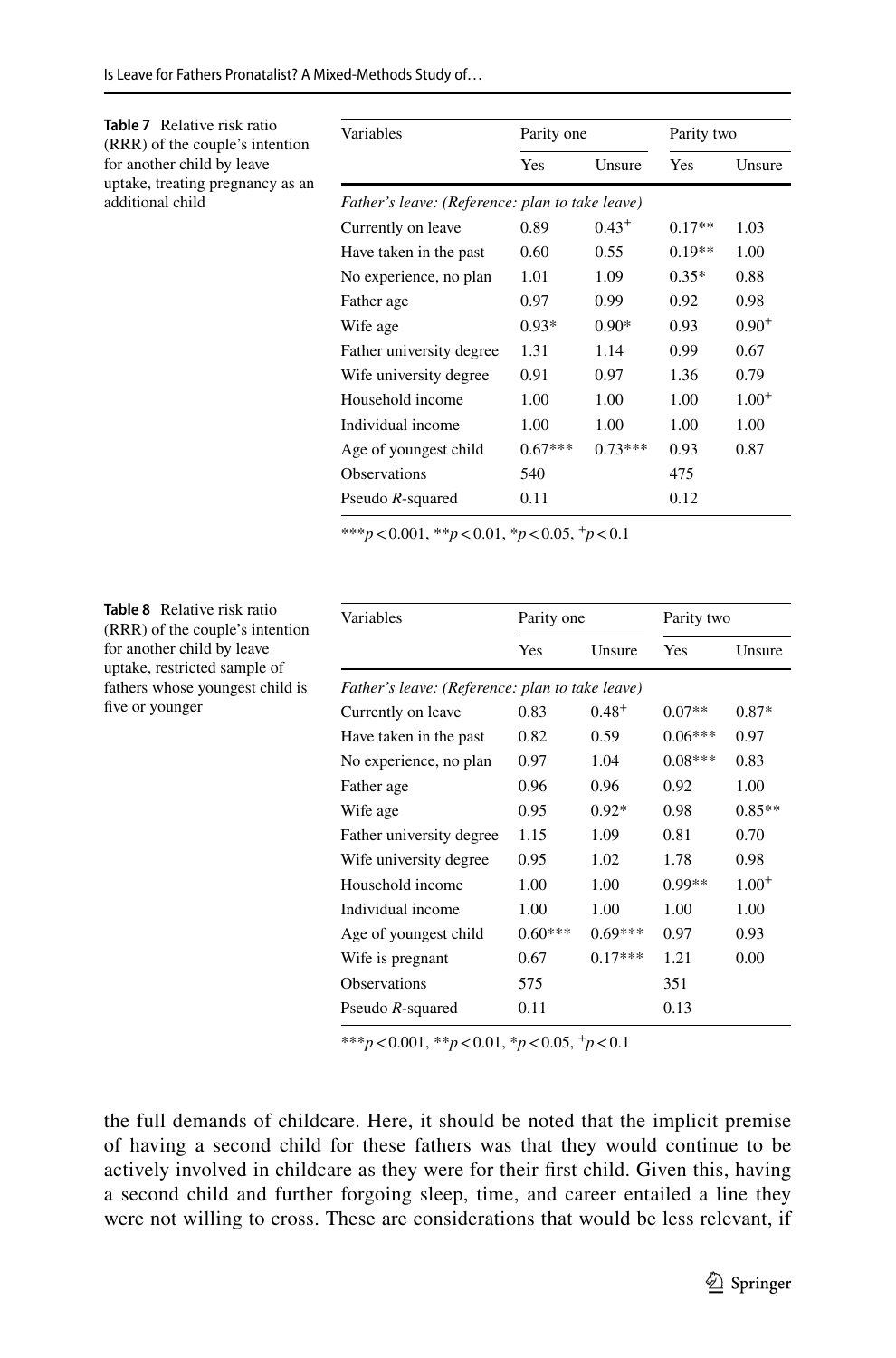<span id="page-21-0"></span>

| <b>Table 9</b> Relative risk ratio<br>(RRR) of the couple's intention | Variables                                       | Parity one |            | Parity two |          |
|-----------------------------------------------------------------------|-------------------------------------------------|------------|------------|------------|----------|
| for another child by leave<br>uptake, restricted sample of            |                                                 | Yes        | Unsure     | Yes        | Unsure   |
| fathers whose youngest child is                                       | Father's leave: (Reference: plan to take leave) |            |            |            |          |
| three or younger                                                      | Currently on leave                              | 0.74       | $0.45^{+}$ | $0.03**$   | $1.14*$  |
|                                                                       | Have taken in the past                          | 0.72       | 0.50       | $0.04***$  | 1.54     |
|                                                                       | No experience, no plan                          | 0.85       | 0.88       | $0.09**$   | 1.82     |
|                                                                       | Father age                                      | 0.95       | 0.94       | 0.97       | 1.01     |
|                                                                       | Wife age                                        | 0.96       | 0.95       | 0.98       | $0.83**$ |
|                                                                       | Father university degree                        | 1.05       | 0.98       | 1.29       | 0.79     |
|                                                                       | Wife university degree                          | 1.00       | 1.02       | 1.43       | 0.74     |
|                                                                       | Household income                                | 1.00       | 1.00       | $1.00*$    | $1.00*$  |
|                                                                       | Individual income                               | 1.00       | 1.00       | 1.00       | $1.00*$  |
|                                                                       | Age of youngest child                           | $0.59***$  | $0.69**$   | 1.14       | 1.02     |
|                                                                       | Wife is pregnant                                | $0.51*$    | $0.11***$  | 0.64       | 0.00     |
|                                                                       | <b>Observations</b>                             | 483        |            | 265        |          |
|                                                                       | Pseudo R-squared                                | 0.08       |            | 0.15       |          |

\*\*\**p*<0.001, \*\**p*<0.01, \**p*<0.05, +*p*<0.1

| Variables                                       | Parity one |            | Parity two |        |
|-------------------------------------------------|------------|------------|------------|--------|
|                                                 | Yes        | Unsure     | Yes        | Unsure |
| Father's leave: (Reference: plan to take leave) |            |            |            |        |
| Have taken in the past                          | 0.80       | 0.71       | $0.06**$   | 0.74   |
| Father age                                      | 1.01       | 1.02       | 0.95       | 0.96   |
| Wife age                                        | 0.95       | $0.89^{+}$ | 1.04       | 0.88   |
| Father university degree                        | 1.09       | 1.23       | 0.32       | 0.98   |
| Wife university degree                          | $0.25**$   | $0.40^{+}$ | $8.16+$    | 2.88   |
| Household income                                | 1.00       | 1.00       | $0.99*$    | 1.00   |
| Individual income                               | 1.00       | 1.00       | 1.00       | 1.00   |
| Age of youngest child                           | $0.56***$  | $0.63**$   | 0.82       | 1.02   |
| Wife is pregnant                                | 1.07       | $0.21*$    | 1.69       | 0.00   |
| <b>Observations</b>                             | 246        |            | 161        |        |
| Pseudo $R$ -squared                             | 0.16       |            | 0.18       |        |

\*\*\**p*<0.001, \*\**p*<0.01, \**p*<0.05, <sup>+</sup>*p*<0.1

at all, for fathers not playing a signifcant role in caregiving and, thus, experiencing limited change to their lives even with an additional child.

Parental leave is not taken in a vacuum, so it is important to consider the fathers' discussion of the broader context in which they took parental leave. Notably, most fathers explained their decision to take leave as a "last resort," faced with no other ways to arrange reliable childcare for a young child—for instance,

<span id="page-21-1"></span>**Table 10** Relative risk ratio (RRR) of the couple's intention for another child by leave uptake, comparing only those who have taken leave and those who will take frst leave shortly (reference)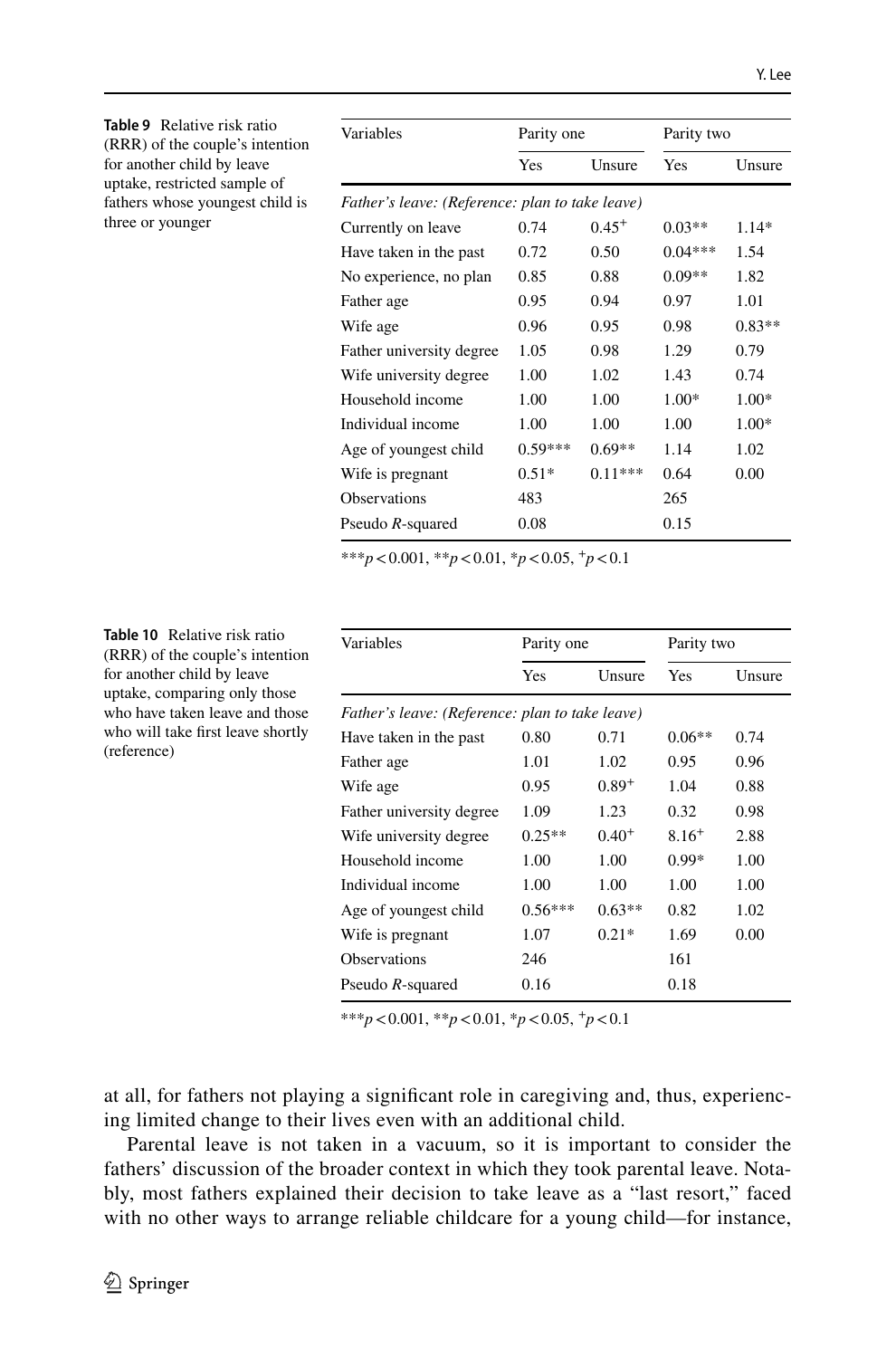many mentioned how the grandmothers of the child lived too far away or were ill and how they do not want strangers taking care of their baby. Some even stated that they would not have taken leave if their mothers or in-laws were able to help care for their child. Fathers also stressed how overworked they were; many had worked for years without ever getting a proper break or being able to properly spend time with their family. We could then perhaps understand fathers taking leave where only a minority of fathers do as an indication of high levels of diffculty and a lack of alternative measures in reconciling childcare with paid work.

Moreover, many fathers lamented the lack of social support, fnancial and otherwise, in discussing the constraints to bearing and rearing children. Several described raising a child as "fghting individual battles." Below I introduce two fathers whose accounts capture such sentiments. Inwoo, a blue-collar worker was taking leave to look after his newborn baby as well as his wife who was also taking a break from employment. Sangyoon and his wife were both teachers and while Sangyoon's wife had taken 2.5 years of leave after their frst child; they were on leave together after the arrival of their second child. Together these anecdotes illustrate that the current level of childcare support, including the wage replacement and job protection elements of parental leave, fails to signal assurance to parents.

The state support is far from adequate. What I feel being on parental leave is that the policy only offers a way for dual-earning couples to barely get by raising children without dying. … We are both not in employment at the moment, so the level of fnancial support is ridiculous, and unlike large companies, (at small companies) there is no guarantee of returning to work… (Inwoo, father of one)

The individual has to be responsible for most of the costs that come with raising a child... But for people who can't afford these things at all, it must be so much harder and even feel shameful to raise a child. If state support can be expanded and people start feeling, 'it's doable with state support', then I think people can start having the confdence to have more children… (Money) won't solve everything but it lets you breathe. (But) I think current parental leave support is seriously insufficient... (Sangyoon, father of two)

While most prominent were stories of fathers who were either frm on having no more children or having second thoughts about having another child after their leave, there were also a group of fathers who ended up having more children than planned, due to unintended pregnancies. In Minjae's (father of two) case, the couple originally wanted just one child and Minjae had taken 17 months of leave for his frst child, during when his wife became unintendedly pregnant. At the time of the interview, Minjae was currently on another 2 years of leave for his second child. Minjae noted that his wife now even seems open to the idea of a third child, although he is content with just two. Jaein (father of three), who had taken 12 months of leave for each of his three children, had originally planned on having just one child but ended up with three—all from unintended pregnancies. Daniel (father of one, expecting another) had no plans for a second child at the time of the interview but found out about his wife's pregnancy shortly afterwards, about which he posted on this social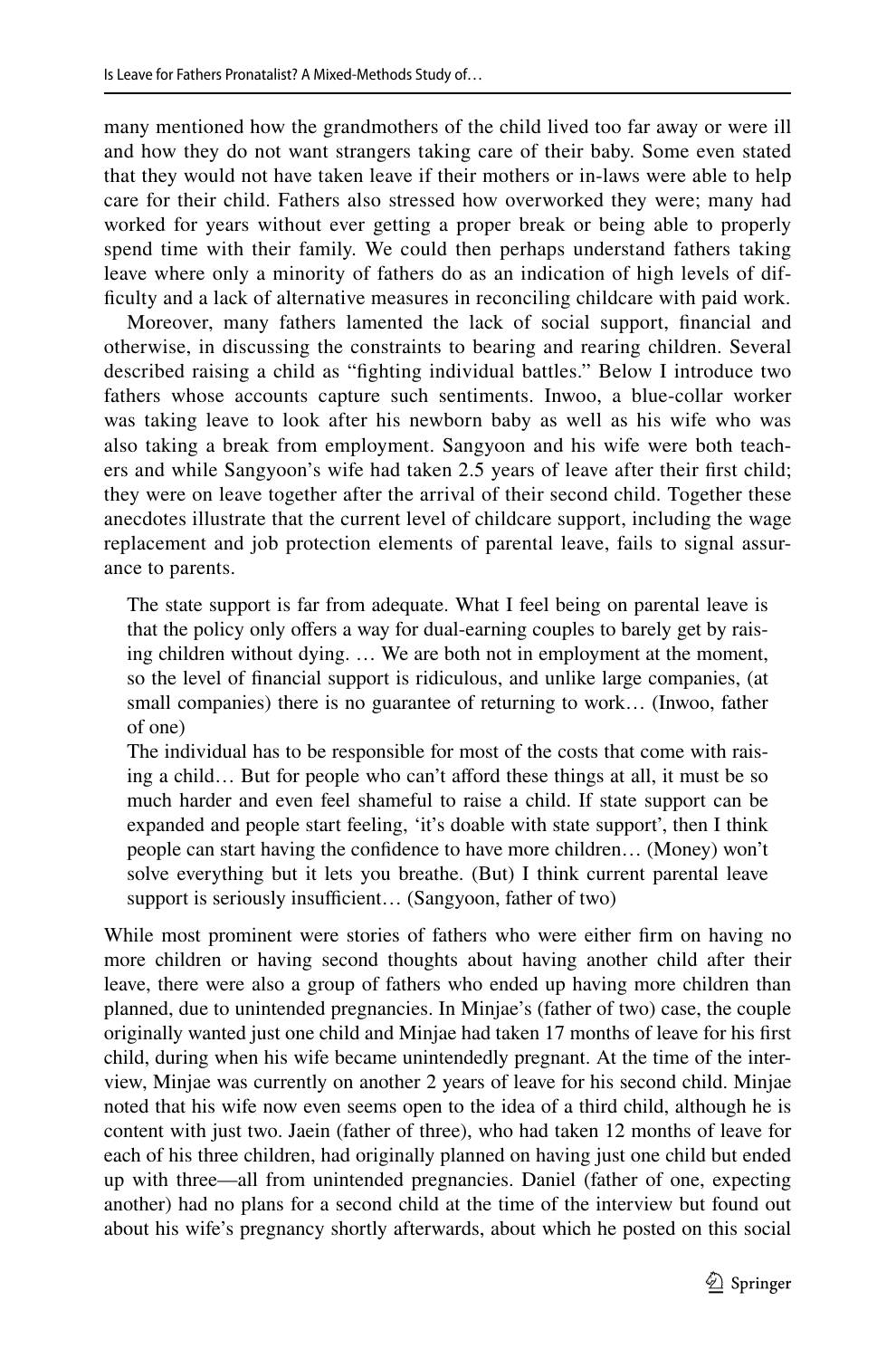media. Daniel seemed surprised but happy about the news of the unintended pregnancy, as he was in the case of his frst child, who was also born from unintended pregnancy.

My wife mentioned having a third (child) because she feels so happy although we are fnancially tight. I have no thoughts about a third (child). … (Interviewer: Did you taking leave infuence your wife?) Yeah, I think that was big. … Because I am in charge of most things and I put the kids to sleep and everything, her satisfaction is high… I think she talks about having a third because she doesn't have to worry. – Minjae (father of two)

After (having our frst child), it was so exhausting… So I told my friends and colleagues who were married but had no kids that they should have just one child… I raised the child and it was too much work, so we thought we should have just one because it's too difficult. But we ended up having three. – Jaein (father of three)

No plans (for a second child), but that doesn't mean never because you don't necessarily have to have plans. But fnancially I don't know if we can aford it anymore. I think there are amazing benefts for children to have a sibling, that constant companionship and learning from each other, I think those things are wonderful but just realistically, fnancially, it's probably not feasible, I'd say. – Daniel (father of one)

The prevalence of fathers who were previously fairly set on just one child going on to have more highlights the tentative, interactive, and to an extent, unpredictable nature of fertility intentions. In the case of unintended pregnancy, attributing causation of additional childbirth to the father having taken leave for the previous child is difcult. However, Minjae's story does highlight that a father's greater involvement in childcare may contribute to his wife's greater openness toward an additional child. As an extension of this, we may cautiously hypothesize that fathers' active involvement in childcare could potentially nudge couples to be more positive about unintended pregnancies. On the other hand, Daniel was not alone in believing two was better than one; many of the interviewed fathers considered having multiple children as more ideal than just one. Such a two-child ideal may also be mediating the otherwise stronger negative impact of fathers' leave experience on intentions for a second child in the case of unintended pregnancy.

As a whole, the qualitative analysis fnds that fathers attenuate their fertility intentions for an additional child downwards after experiencing the challenges of childcare during their leave, in line with the fndings from the quantitative analysis. In articulating their changed intentions, fathers stressed their newly acquired understanding of the difficulties of childcare. However, the lack of social and institutional support for childcare appeared to be more fundamental factors driving the fathers' aversion toward more children. While the fathers' uptake of leave seemed to contribute to their wives wanting an additional child in very few cases, these feelings were not reciprocated by the fathers, and there was no instance where the father reported increased desires for an additional child after parental leave. Finally, unintended pregnancies took up considerable instances of the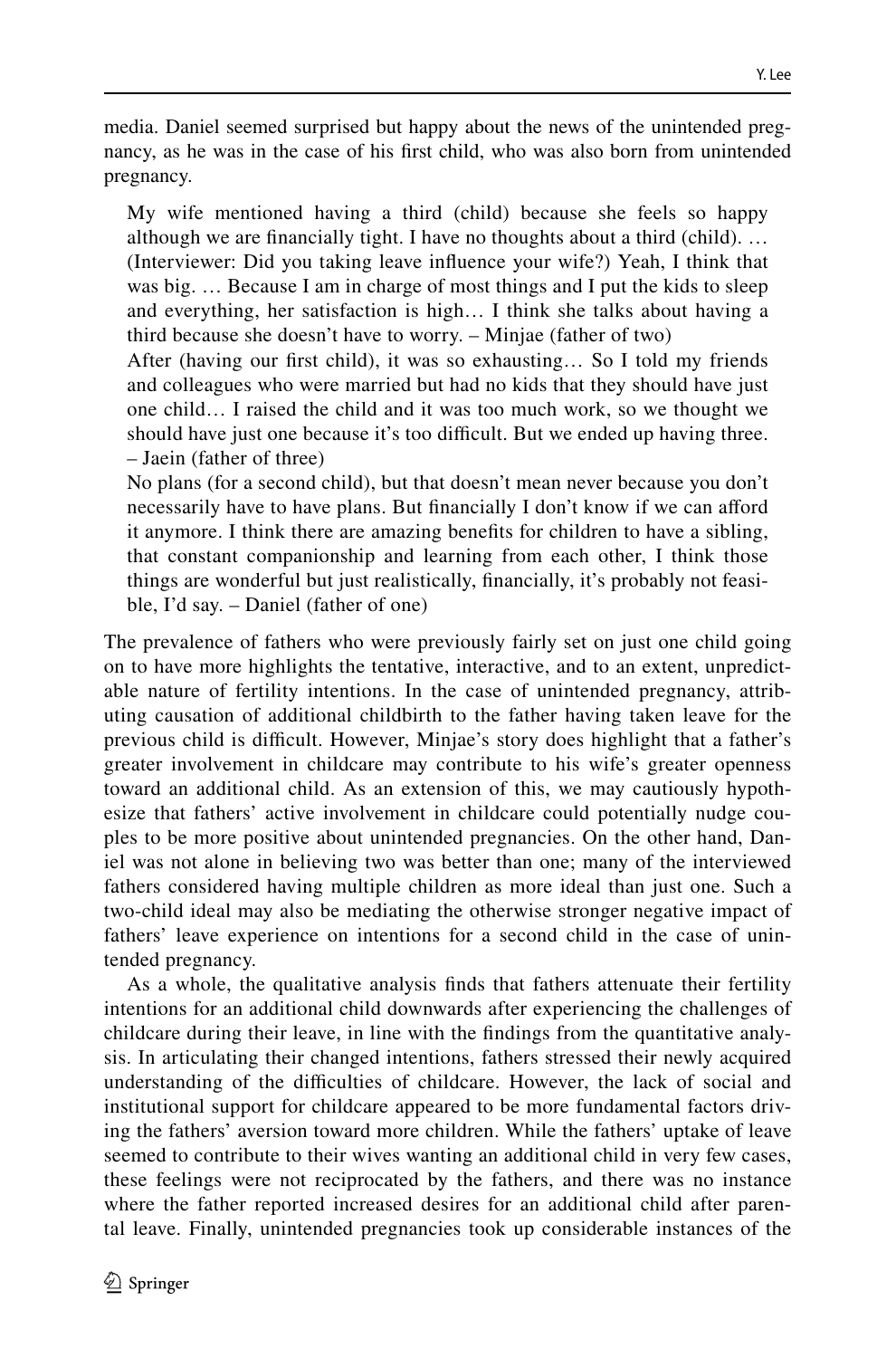childbirths that the interviewed fathers talked about. It is, however, too early to be conclusive about the mechanisms between unplanned births and fathers' greater involvement in childcare, whether through parental leave uptake or not. Overall, the fndings from the interviews support the conclusion from the quantitative analysis that fathers' leave leads more towards a downward rather than upward adjustment of childbearing intentions.

## **Discussion and Conclusions**

While gender equity theories of fertility suggest that fathers' uptake of leave would lead to increased fertility, the empirical studies testing this have been limited, mostly to Nordic countries, and somewhat inconsistent in their fndings. This research took on the aim of flling lacunas in our current limited knowledge of how fathers' uptake of leave impacts continued fertility by examining South Korean fathers' couple-level intentions for an additional child using mixed methods. In both the quantitative as well as qualitative analysis, I found no evidence that fathers' leave experience has a positive impact on the couple-level intentions for another child. On the contrary, multinomial logistic regressions found evidence for a negative efect of fathers' uptake of leave on fertility intentions, although it was signifcant only at parity two. The interviewed fathers developed heightened awareness of the difficulties of raising children as well as lack of social support during their leave experience, factors which drove their fertility intentions downwards, though not always their wives.' Qualitative analysis further suggested, though not conclusively, that the two-child norm and unintended pregnancies could be mediating the otherwise stronger negative relationship between fathers' leave experience and intentions for a second child.

How do the fndings from this paper compare with previous research on the relationship between fathers' leave and fertility? This study echoes fndings from Farré and González ([2019\)](#page-28-10) which found fathers' leave to lead to a decrease in men's desired fertility in light of men's increase awareness of the costs of childrearing in Spain. On the other hand, the fndings diverge from that of Duvander et al. [\(2020](#page-28-9)) In both papers, fathers' uptake of leave is found to have no positive infuence on the fertility intentions of those with one child. However, a diference is that my paper fnds a negative (though not signifcant) relationship on the intention for a second child, while Duvander et al. fnds a lack of diference in the risk of second births. The divergence in the results seems clearer for parity two, with Duvander et al. fnding a limited positive efect and this paper fnding a signifcant negative efect. I consider some diferences in national context, research design, and data as well as the methodological limitations of this paper that may explain the diferent fndings.

First, there are stark diferences in the level of gender equality, employment hours, and childcare services between South Korea (and Spain) and the Nordic countries. The logic behind gender equality theories of fertility, that men sharing women's burdens to care will result in manageable burdens for everyone, may work in societies which guarantee a certain level of work–family balance. However, this may not be the case in a context where the duty to care historically has been unduly pushed onto families and individualized, with the state playing a minimal role, where the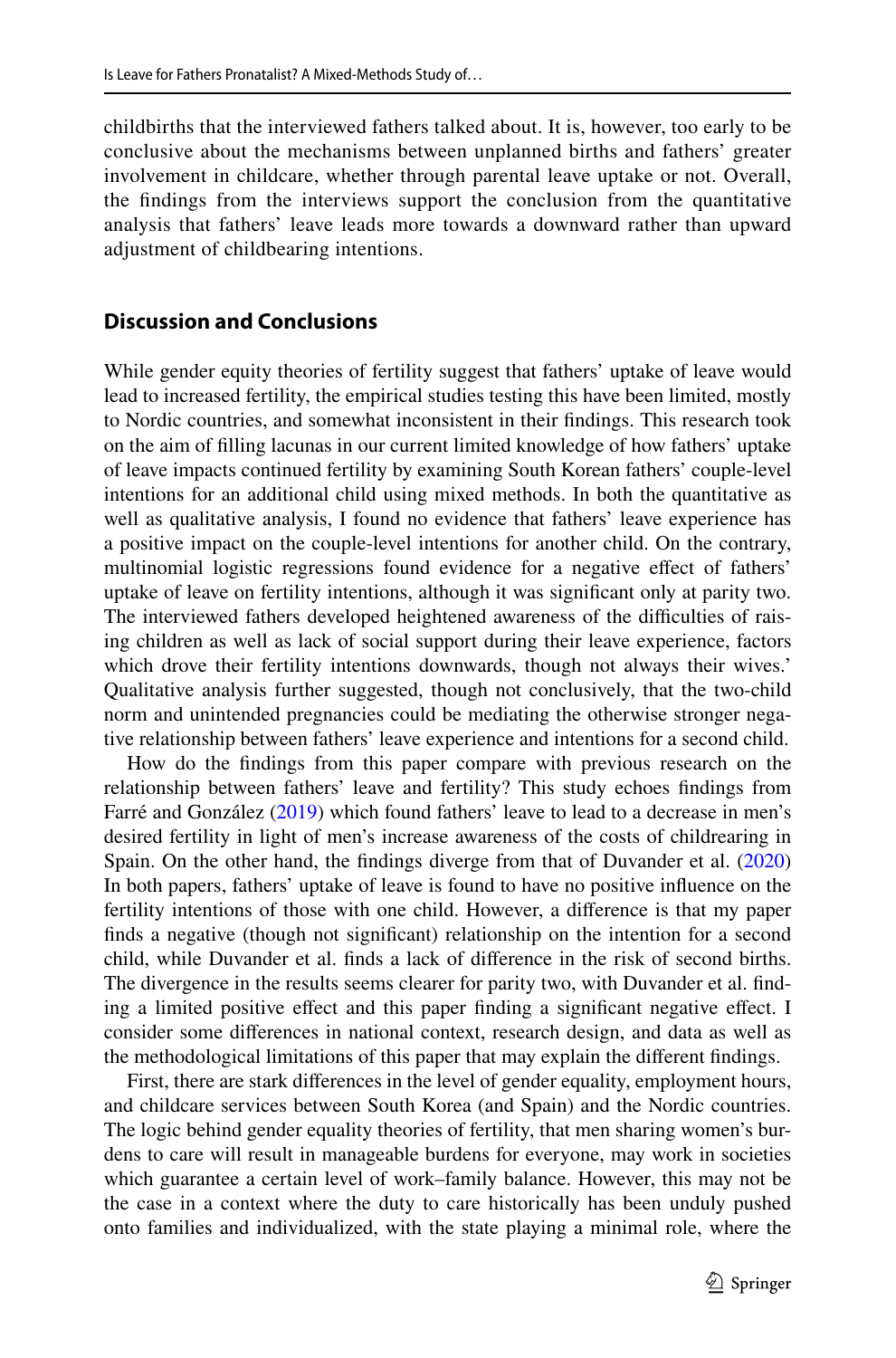provision of reliable public childcare lacks, and where men are already working unusually long hours in paid labor. In such settings, redistributing care duties within the family from the women to the men can only do so much if the basic conditions of work and care are left constant. This is refected in stories of how fathers of young children consider themselves to be "fghting individual battles" with current levels of state support so "far from adequate." In short, fertility intentions are not formed in a vacuum and the outcomes of similar policies may greatly difer depending on social contexts. If the social conditions are broadly incompatible with childcare, a new fertility equilibrium may not necessarily emerge even when a minority of men partake in "the second half of the gender revolution." Then, the most important policy implication of this research is not that policymakers with pronatalist aims should stop promoting fathers' leave because it appears to be inefective or even counterproductive in raising fertility. Rather, it suggests that the individual eforts of men to shift the care equilibrium at home by taking parental leave can only play a limited role in incentivizing couples to have more babies or remedying their difculties in realizing their fertility ideals, as long as more systemic changes in public childcare support and work–family balance accompanies. In this vein, the results from this study have wider implications for other countries in East Asia and Southern and Eastern Europe, countries with levels of gender inequality, labor market structures, and formal childcare systems which may be more comparable to South Korea than Nordic countries.

A second limitation of this research is that it studies couple-level fertility intentions, rather than outcomes. While the use of fertility intentions is considered a reasonably good proxy for fertility outcomes, it is far from perfect especially without temporal specifcity, as the qualitative analysis from this paper have shown. Intentions are neither consistent nor static across time; they are subject to revisions, both upwards and downwards (Heiland et al., [2008;](#page-28-23) Iacovou & Tavares, [2011;](#page-28-24) Leifbroer, [2009](#page-28-25)). Thus, even though fathers reported intention for another child, the intention may not ultimately be actualized. On the contrary, an unintended pregnancy may lead to an additional child where the couple had no such plans. An important case that my quantitative analysis is unable to account for is unintended pregnancies, which not only came up prominently in the interviews but moreover is estimated to take up between a quarter to half of all pregnancies in South Korea (Bahk et al., [2015](#page-27-6)). Given that around half of unplanned pregnancies are considered to end in abortions in high-income countries (Bearak et al., [2020](#page-27-7)), for every ten childbirths in South Korea, one or two could be births resulting from unplanned pregnancies. Furthermore, although fathers were asked to report couple-level fertility intentions, it is possible that some couples would not be in agreement about plans for another child. As the qualitative analysis suggests, surveying the wives on the couple-level fertility intentions may have produced a slightly diferent narrative, with potentially higher intentions or openness for an additional child if the husbands have taken leave. In short, while the measure utilized in this study, of fertility intentions gives insight into the fertility decision-making processes, it is not a perfect proxy for fertility outcomes and should be interpreted with such limitations in mind.

A more critical limitation of particularly the quantitative analysis in this paper is that it is not based on nationally representative data, and thus, the results may not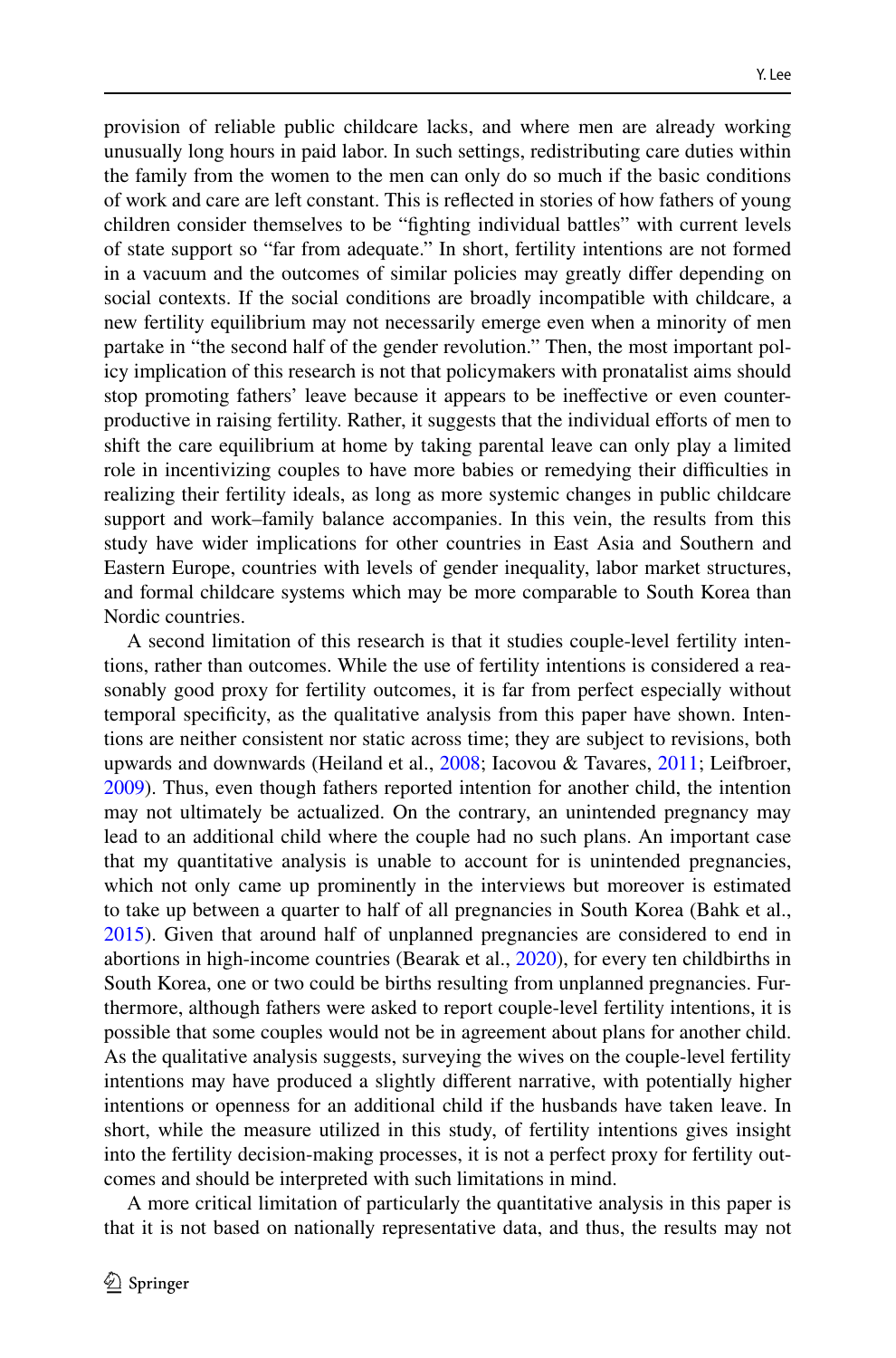accurately represent wider trends at the population level. There could especially be considerable diferences between the sample-level and the population-level fathers with neither leave experience nor plan, as this group represents the vast majority of Korean fathers. Furthermore, even though this paper utilized a resourceful means to account for the issue of selection of certain fathers into leave as well as a model which controlled for a range of demographic characteristics, it was not able to control for unobserved heterogeneities. Using panel data to run fxed-efect regressions to track changes in fertility intentions over time would be optimal in controlling for selection efects, given the availability of suitable data. Thus, while the qualitative fndings support the quantitative fndings that fathers' parental leave seems to have an anti- rather than pronatalist effect, the limitations of the data used for this study should be noted when making broader population-level generalizations.

In addition, it must be recognized that the data collection for this study took place during the COVID19 pandemic, during which parents generally had to burden increased labor for childcare due to the closure of some childcare facilities. However, I did not fnd notable diferences between interviewed fathers who had been on leave during the pandemic and those who had taken (and fnished) their leave before the pandemic. Moreover, the impact of the pandemic on childcare experience during leave was not a prominent theme in the interviews, even when the fathers were explicitly asked to talk about it. Nonetheless, I should acknowledge the possibility that the data may be partially biased because of the pandemic setting when generalizing the fndings from this study.

In conclusion, fndings from this paper suggest that fathers taking leave is associated with fathers' downward attenuation of fertility intentions, consistent with Farré and González ([2019\)](#page-28-10). This contrasts with earlier studies of Nordic countries, suggesting that the relationship between fathers' leave and fertility may be very much context specifc and that in countries with poor support for the reconciliation of employment and childcare, equalizing the gendered division of parental leave may not be sufficient to see a reversal in its fertility trends. These findings suggest that existing gender equality theories of fertility do not sufficiently consider the multiple and possibly diverging ways that women and men could respond to enhanced gender equality within the family across heterogenous contexts. In countries where the state support for childcare is inadequate and where work–family balance is particularly poor, a gender egalitarian division of parental leave may lead men to open their eyes to the intensive childcaring experience, acting as a demotivation for men wanting more children. Theories of gender equality would, therefore, beneft by reconsidering the role of the state in enabling better work-care balance as well as a more dyadic understanding of fertility decisions.

However, due to a number of methodological limitations, more follow-up studies are needed, ideally with representative data, before we can conclude with more confdence that fathers' leave experience has an anti-natalist impact in certain contexts, namely countries with poor support for the reconciliation of employment and childcare. In particular, tracking leave-taking fathers' and their wives' fertility intentions and outcomes over time with longitudinal quantitative and qualitative data would be particularly valuable. Moreover, leave taking tends to be a more difficult experience for forerunner fathers than for those who follow. It would, thus, be worthwhile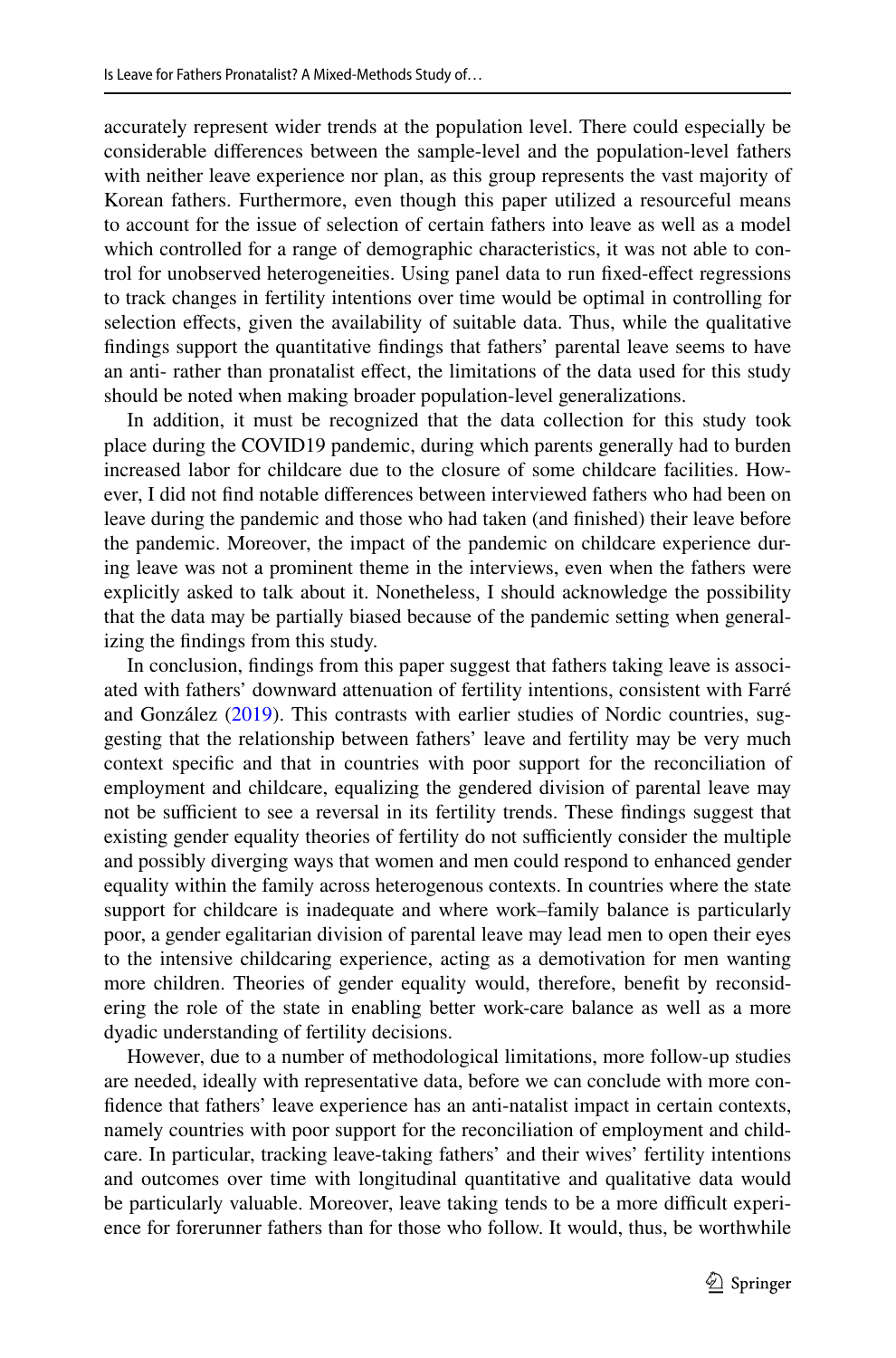to conduct follow-up studies in the coming decades, when a greater proportion of fathers take leave and fathers' uptake of leave becomes a norm in South Korea, as it is in Nordic countries. With these considerations in mind, I invite future research on the efect of fathers' uptake of parental leave and gender equality more generally on continued childbirths, ideally with improved data and methods and more diverse country and policy settings.

**Funding** This research was carried out as part of my doctoral studies, funded by the Cambridge Trust and Murray Edwards College.

**Availability of Data and Material** Not available due to ethical restrictions (participant consent).

**Code Availability** Available on request.

#### **Declarations**

**Conficts of interest** The author declares that they have no confict of interests.

**Open Access** This article is licensed under a Creative Commons Attribution 4.0 International License, which permits use, sharing, adaptation, distribution and reproduction in any medium or format, as long as you give appropriate credit to the original author(s) and the source, provide a link to the Creative Commons licence, and indicate if changes were made. The images or other third party material in this article are included in the article's Creative Commons licence, unless indicated otherwise in a credit line to the material. If material is not included in the article's Creative Commons licence and your intended use is not permitted by statutory regulation or exceeds the permitted use, you will need to obtain permission directly from the copyright holder. To view a copy of this licence, visit [http://creativecommons.org/licen](http://creativecommons.org/licenses/by/4.0/) [ses/by/4.0/](http://creativecommons.org/licenses/by/4.0/).

### **References**

- <span id="page-27-6"></span>Bahk, J., Yun, S.-C., Kim, Y.-M., & Khang, Y.-H. (2015). Impact of unintended pregnancy on maternal mental health: A causal analysis using follow up data of the Panel Study on Korean Children (PSKC). *Pregnancy and Children, 15*(85), 1–12.
- <span id="page-27-7"></span>Bearak, J., Popinchalk, A., Ganatra, B., Moller, A.-B., Tunçalp, Ö., Beavin, C., Kwok, L., & Alkema, L. (2020). (2020) Unintended pregnancy and abortion by income, region, and the legal status of abortion: Estimates from a comprehensive model for 1990–2019. *Lancet Global Health, 8*, e1152–e1161.
- <span id="page-27-5"></span>Billari, F. C., Phillipov, D., & Testa, M. R. (2009). Attitudes, norms, and perceived behavioural control: Explaining fertility intentions in Bulgaria. *European Journal of Population, 25*, 439–465.
- <span id="page-27-0"></span>Bünning, M. (2015). What happens after the 'daddy months'? Fathers' involvement in paid work, childcare, and housework after taking parental leave in Germany. *European Sociological Review, 31*(6), 738–748.
- <span id="page-27-4"></span>Chen, M., & Yip, P. S. F. (2017). The discrepancy between ideal and actual parity in Hong Kong: Fertility desire, intention, and behavior. *Population Research Policy Review, 26*, 583–605.
- <span id="page-27-3"></span>Cools, S., Fiva, J. H., & Kirkebøen, L. J. (2015). Causal effects of paternity leave on children and parents. *Scandinavian Journal of Economics, 117*(3), 801–828.
- <span id="page-27-1"></span>Duvander, A.-Z., & Andersson, G. (2006). Gender equality and fertility in Sweden. *Marriage and Family Review, 39*(1–2), 121–142.
- <span id="page-27-2"></span>Duvander, A.-Z., Lappegård, T., & Andersson, G. (2010). Family policy and fertility: Fathers' and mothers' use of parental leave and continued childbearing in Norway and Sweden. *Journal of European Social Policy, 20*(1), 45–57.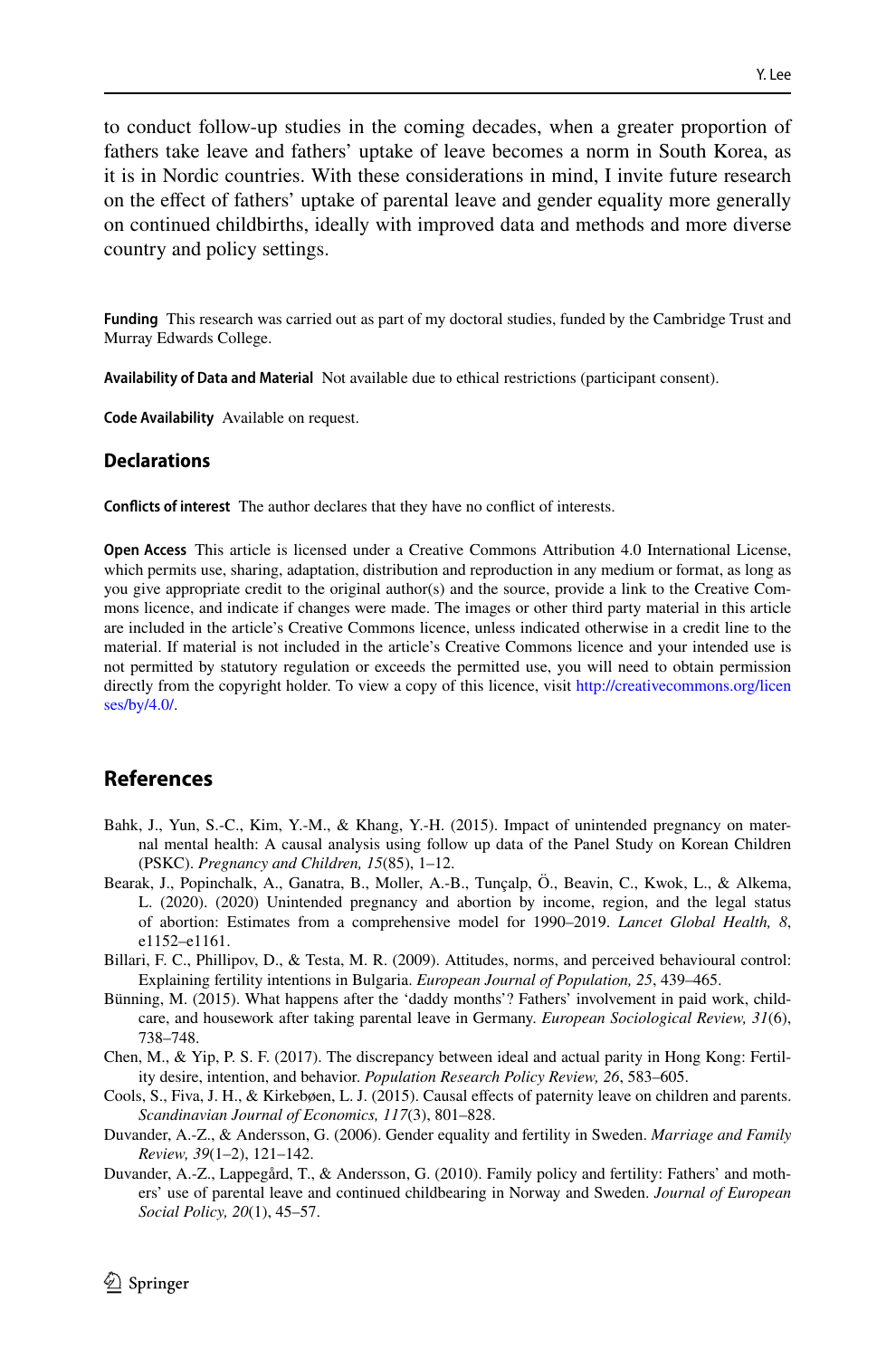- <span id="page-28-9"></span>Duvander, A.-Z., Lappegård, T., & Johansson, M. (2020). Impact of a reform towards shared parental leave on continued fertility in Norway and Sweden. *Population Research and Policy Review, 39*, 1205–1229.
- <span id="page-28-6"></span>Duvander, A.-Z., Lappegård, T., Andersen, S. N., Garðarsdóttir, O., Neyer, G., & Viklund, I. (2019). Gender equal family policy and continued childbearing in Iceland. *Norway and Sweden. Demographic Research, 40*(51), 1501–1528.
- <span id="page-28-5"></span>Esping-Anderson, G., & Billari, F. C. (2015). Re-theorizing family demographics. *Population and Development Review, 41*(1), 1–31.
- <span id="page-28-10"></span>Farré, L., & González, L. (2019). Does paternity leave reduce fertility? *Journal of Public Economics, 172*, 52–66.
- <span id="page-28-4"></span>Goldscheider, F., Bernhardt, E., & Lappegård, T. (2015). The gender revolution: A framework for understanding changing family and demographic behavior. *Population and Development Review, 41*, 207–239.
- <span id="page-28-8"></span>Hart, R. K., Andersen, S. N., & Drange, N. (2019). Efects of extended paternity leave on union stability and fertility. *Statistics Norway*, Discussion Papers No. 899.
- <span id="page-28-23"></span>Heiland, F., Prskawetz, A., & Sanderson, W. C. (2008). Are individuals' desired family sizes stable? Evidence from West German Panel Data. *European Journal of Population, 24*, 129–156.
- <span id="page-28-24"></span>Iacovou, M., & Tavares, L. P. (2011). Yearning, learning, and conceding, reasons men and women change their childbearing intentions. *Population and Development Review, 37*(1), 89–123.
- <span id="page-28-17"></span>International Network on Leave Policies and Research. (2019). *15th International review of leave policies and related research*. Retrieved from https://www.leavenetwork.org/fileadmin/user\_upload/ [k\\_leavenetwork/annual\\_reviews/2019/2.\\_2019\\_Compiled\\_Report\\_2019\\_0824-.pdf.](https://www.leavenetwork.org/fileadmin/user_upload/k_leavenetwork/annual_reviews/2019/2._2019_Compiled_Report_2019_0824-.pdf)
- <span id="page-28-19"></span>Ito, D., & Todoroki, M. (2020). Evaluating the quality of online survey data collected in 2018 in the USA: Univariate, bivariate, and multivariate analyses. *International Journal of Japanese Sociology, 30*(1), 140–162.
- <span id="page-28-13"></span>KIHASA. (2019). National study of fertility and family health and welfare. Retrieved from [https://](https://gsis.kwdi.re.kr/statHtml/statHtml.do?orgId=338&tblId=DT_1BC2809N#) [gsis.kwdi.re.kr/statHtml/statHtml.do?orgId=338&tblId=DT\\_1BC2809N#](https://gsis.kwdi.re.kr/statHtml/statHtml.do?orgId=338&tblId=DT_1BC2809N#).
- <span id="page-28-11"></span>Kim, J. W., & Choi, Y. J. (2012). Farewell to old legacies? The introduction of long-term care insurance in South Korea. *Ageing &amp*; Society, 33(5), 871-887.
- <span id="page-28-7"></span>Lappegård, T. (2010). Family policies and fertility in Norway. *European Journal of Population, 26*(1), 99–116.
- <span id="page-28-12"></span>Lee, J. W., Lee, J. L., Do, N. H., Choi, H. M., Lee, J. H., Lee, Y. J., Woon, J. Y., & Yeom, H. K. (2018). *Survey on the current status of nationwide childcare in 2018*. Ministry of Health and Welfare.
- <span id="page-28-14"></span>Lee, S. (2017). Demographic dynamics and policy response. *Health and Welfare Policy Forum, 243*, 29–46.
- <span id="page-28-25"></span>Liefbroer, A. C. (2009). Changes in family size intentions across young adulthood: A life-course perspective. *European Journal of Population, 25*, 263–386.
- <span id="page-28-20"></span>Livi-Bacci, M. (2001). Desired family size and the future course of fertility. *Population and Development Review, 27*, 282–289.
- <span id="page-28-0"></span>McDonald, P. F. (2000a). Gender equity in theories of fertility transition. *Population and Development Review, 26*(3), 427–439.
- <span id="page-28-1"></span>McDonald, P. F. (2000b). Gender equity, social institutions and the future of fertility. *Journal of Population Research, 17*(1), 1–16.
- <span id="page-28-2"></span>McDonald, P. F. (2006). Low fertility and the state: The efficacy of policy. *Population and Development Review, 32*(3), 485–510.
- <span id="page-28-3"></span>McDonald, P. F. (2013). Societal foundations for explaining low fertility: Gender equity. *Demographic Research, 28*, 981–994.
- <span id="page-28-21"></span>Miettinen, A., Basten, S., & Rotkirch, A. (2011). Gender equality and fertility intentions revisited: Evidence from Findland. *Demographic Research, 24*(20), 469–496.
- <span id="page-28-22"></span>Morgan, S. P., & Rackin, H. (2010). The correspondence between fertility intentions and behavior in the United States. *Population and Development Review, 36*(1), 91–118.
- <span id="page-28-18"></span>National Assembly Budget Office. (2019). An analysis of the characteristics and projections of financ*ing for childcare support projects*.
- <span id="page-28-16"></span>NOSOCO (Nordic Statistical Committee). (2017). *Social protection in the Nordic countries: Scope, expenditure and fnancing*.
- <span id="page-28-15"></span>OECD. (2017). *OECD family database. PF2.2 Use of childbirth-related leave benefts*. Retrieved from <https://www.oecd.org/els/family/PF2-2-Use-childbirth-leave.pdf>.